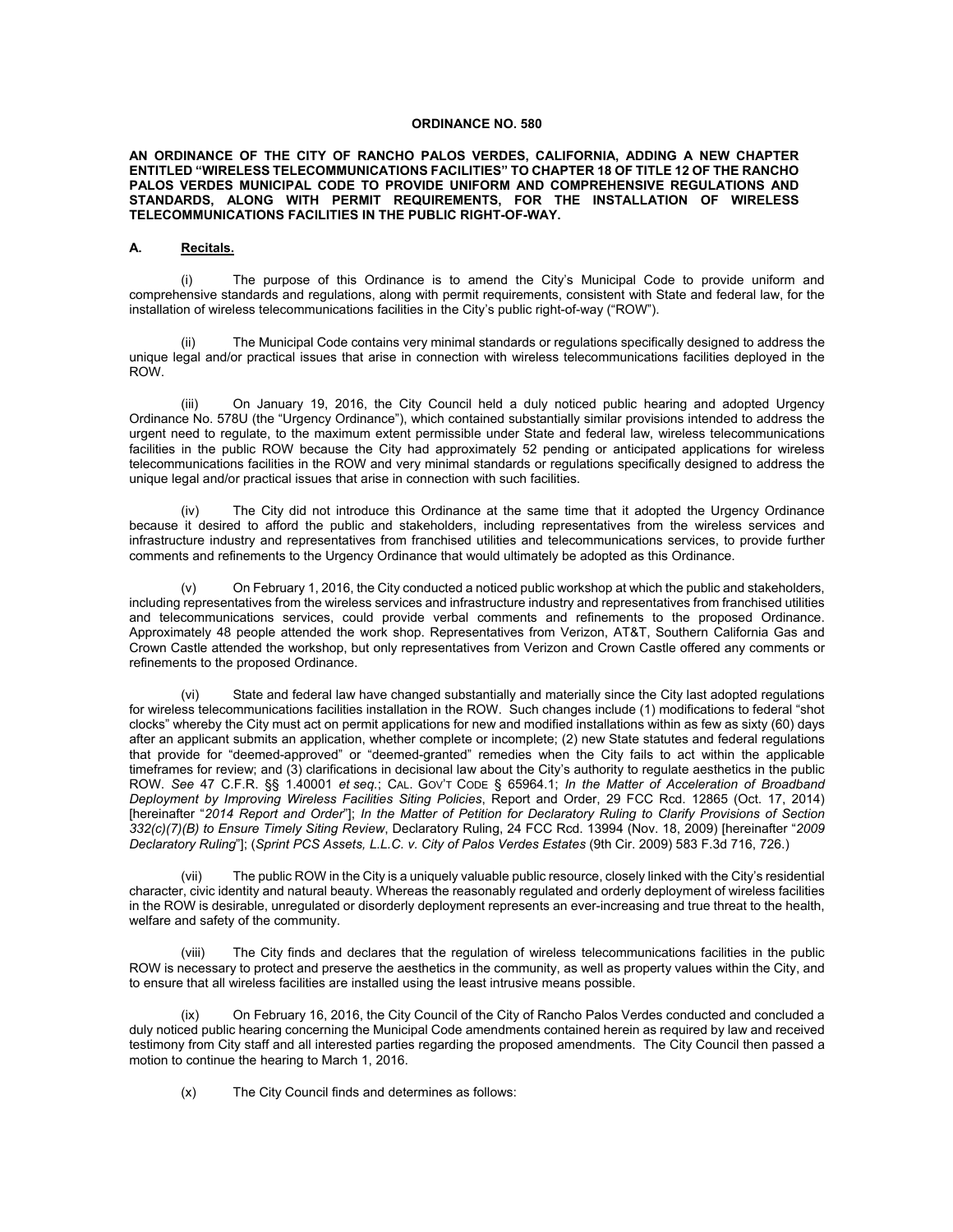1. The Federal Telecommunications Act of 1996 preempts and declares invalid all state rules that restrict market entry to or limit competition in both local and long-distance telephone service.

The California Public Utilities Commission ("CPUC") is primarily responsible for the implementation of local telephone competition and it issues certificates of public convenience and necessity ("CPCN") to new entrants that are qualified to provide competitive local telephone exchange services and related telecommunications service, whether using their own facilities or the facilities or services provided by other authorized telephone corporations.

3. Section 234(a) of the California Public Utilities Code defines a "telephone corporation" as "every corporation or person owning, controlling, operating, or managing any telephone line for compensation within this state."

4. Section 616 of the California Public Utilities Code provides that a telephone corporation "may condemn any property necessary for the construction and maintenance of its telephone line."

5. Section 2902 of the California Public Utilities Code authorizes municipal corporations to retain their powers of control to supervise and regulate the relationships between a public utility and the general public in matters affecting the health, convenience, and safety of the general public, including matters such as the use and repair of public streets by any public utility and the location of the poles, wires, mains, or conduits of any public utility on, under, or above any public streets.

6. Section 7901 of the California Public Utilities Code authorizes telephone and telegraph corporations to construct telephone or telegraph lines along and upon any public road or highway, along or across any of the waters or lands within this state, and to erect poles, posts, piers, or abatements for supporting the insulators, wires, and other necessary fixtures of their lines, in such manner and at such points as not to incommode the public use of the road or highway or interrupt the navigation of the waters.

7. Section 7901.1 of the California Public Utilities Code confirms the right of municipalities to exercise reasonable control as to the time, place, and manner in which roads, highways, and waterways are accessed, which control must be applied to all entities in an equivalent manner, and may involve the imposition of fees.

Section 50030 of the California Government Code provides that any permit fee imposed by a city for the placement, installation, repair, or upgrading of telecommunications facilities, such as lines, poles, or antennas, by a telephone corporation that has obtained all required authorizations from the CPUC and the FCC to provide telecommunications services, must not exceed the reasonable costs of providing the service for which the fee is charged, and must not be levied for general revenue purposes.

(xi) All legal prerequisites to the adoption of the Ordinance have occurred.

# **B. Ordinance.**

**NOW, THEREFORE, THE CITY COUNCIL OF THE CITY OF RANCHO PALOS VERDES DOES ORDAIN AS FOLLOWS:**

**SECTION 1.** The facts set forth in the Recitals, Part A of this Ordinance, are true and correct.

**SECTION 2.** Environmental Review.

A. The City Council finds that, pursuant to CEQA Guidelines, section 15061(b)(3), it has determined with certainty that there is no possibility that this project may have a significant impact on the physical environment. The City previously adopted Urgency Ordinance No. 578U, which is currently in effect and established substantially the same processing procedures. This Ordinance is being enacted to bring the City's processing procedures into compliance with existing State and federal law. Regardless whether Urgency Ordinance No. 578U had been adopted or not, to the extent that the regulations in this Ordinance involve mere synchronization of these timelines into the City's zoning Ordinance, this Ordinance is not a "physical condition" that will impact the environment for the purposes of the California Environmental Quality Act ("CEQA"). Therefore, this project is not subject to CEQA.

**SECTION 3.** Section 13.12.320 of Chapter 12, Title 13, is hereby amended and replaced in its entirety to read as follows:

# "**13.12.320 Antennas for telecommunications services.**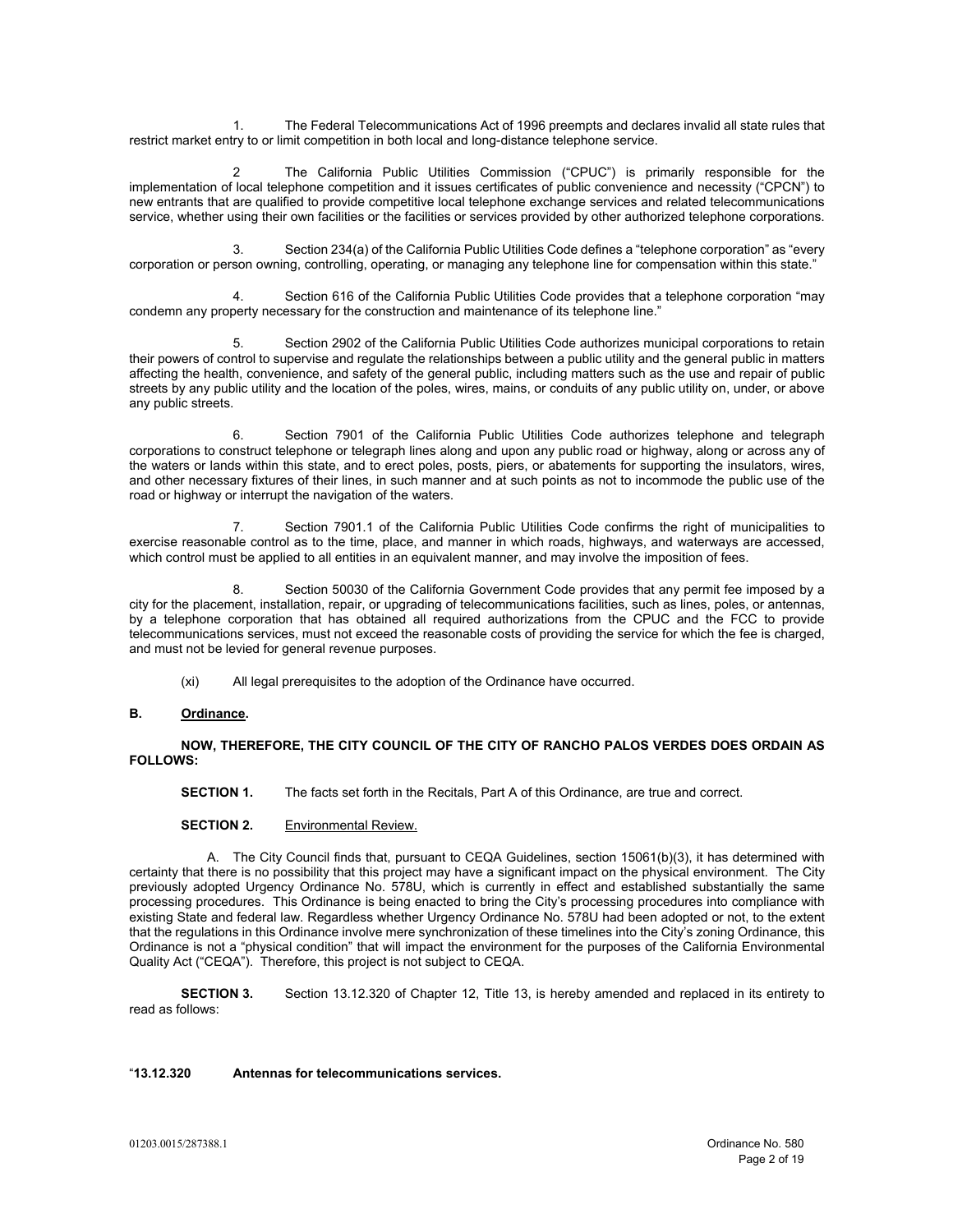- A. Section 17.76.020 of Chapter 17.76 of Title 17 of this Code sets forth the city's regulatory requirements relating to the siting and construction of the following categories of antennas that are commonly used in providing or receiving telecommunications services:
- 1. Satellite earth station antennas, (also known as "satellite dish antennas"), which are parabolic or dish-shaped antennas which are in excess of one (1) meter in diameter or devices that are designed for over-the-air reception of radio or television broadcast signals, multichannel multipoint distribution service, or direct broadcast satellite services.
- 2. Commercial antennas, which are unstaffed facilities for the transmission or reception of radio, television, and communications signals, commonly consisting of an antenna array, connection cables, a support structure to achieve the necessary elevation, and an equipment facility to house accessory equipment, which may include cabinets, pedestals, shelters, and similar protective structures.
- B. Notwithstanding any other provision of this chapter, Chapter 12.18 of this code shall apply to siting, modification and construction of wireless telecommunication facilities, as defined therein, which in whole or in part, itself or as part of another structure, rests upon, in, over or under the public right-of-way, including, but not limited to, any such facility owned, controlled, operated or managed by an entity entitled to construct within the right-of-way pursuant to a franchise with the city or state law."

**SECTION 4.** Chapter 18 "Wireless Telecommunications Facilities in the Public Right-of-Way" is hereby added to Title 12 of the Rancho Palos Verdes Municipal Code beginning at Section 12.18.010 to read as follows:

#### **"CHAPTER 18. WIRELESS TELECOMMUNICATIONS FACILITIES IN THE PUBLIC RIGHT-OF-WAY**

#### **12.18.010 Purpose.**

The purpose and intent of this chapter is to provide a uniform and comprehensive set of regulations and standards for the permitting, development, siting, installation, design, operation and maintenance of wireless telecommunications facilities in the city's public right-of-way. These regulations are intended to prescribe clear and reasonable criteria to assess and process applications in a consistent and expeditious manner, while reducing the impacts associated with wireless telecommunications facilities. This chapter provides standards necessary (1) for the preservation of the public right-of-way in the city for the maximum benefit and use of the public, (2) to promote and protect public health and safety, community welfare, visual resources and the aesthetic quality of the city consistent with the goals, objectives and policies of the General Plan, and (3) to provide for the orderly, managed and efficient development of wireless telecommunications facilities in accordance with the state and federal laws, rules and regulations.

# **12.18.020 Definitions.**

"Accessory equipment" means any equipment associated with the installation of a wireless telecommunications facility, including but not limited to cabling, generators, fans, air conditioning units, electrical panels, equipment shelters, equipment cabinets, equipment buildings, pedestals, meters, vaults, splice boxes, and surface location markers.

"Antenna" means that part of a wireless telecommunications facility designed to radiate or receive radio frequency signals.

"Cellular" means an analog or digital wireless telecommunications technology that is based on a system of interconnected neighboring cell sites.

"Code" means the Rancho Palos Verdes Municipal Code.

"Collocation" means the mounting or installation of transmission equipment on an eligible support structure for the purpose of transmitting and/or receiving radio frequency signal for communication purposes.

"COW" means a "cell on wheels," which is a wireless telecommunications facility temporarily rolled in or temporarily installed.

"Director" means the director of public works, or his or her designee.

"Facility(ies)" means wireless telecommunications facilities.

"Ground-Mounted" means mounted to a telecommunications tower.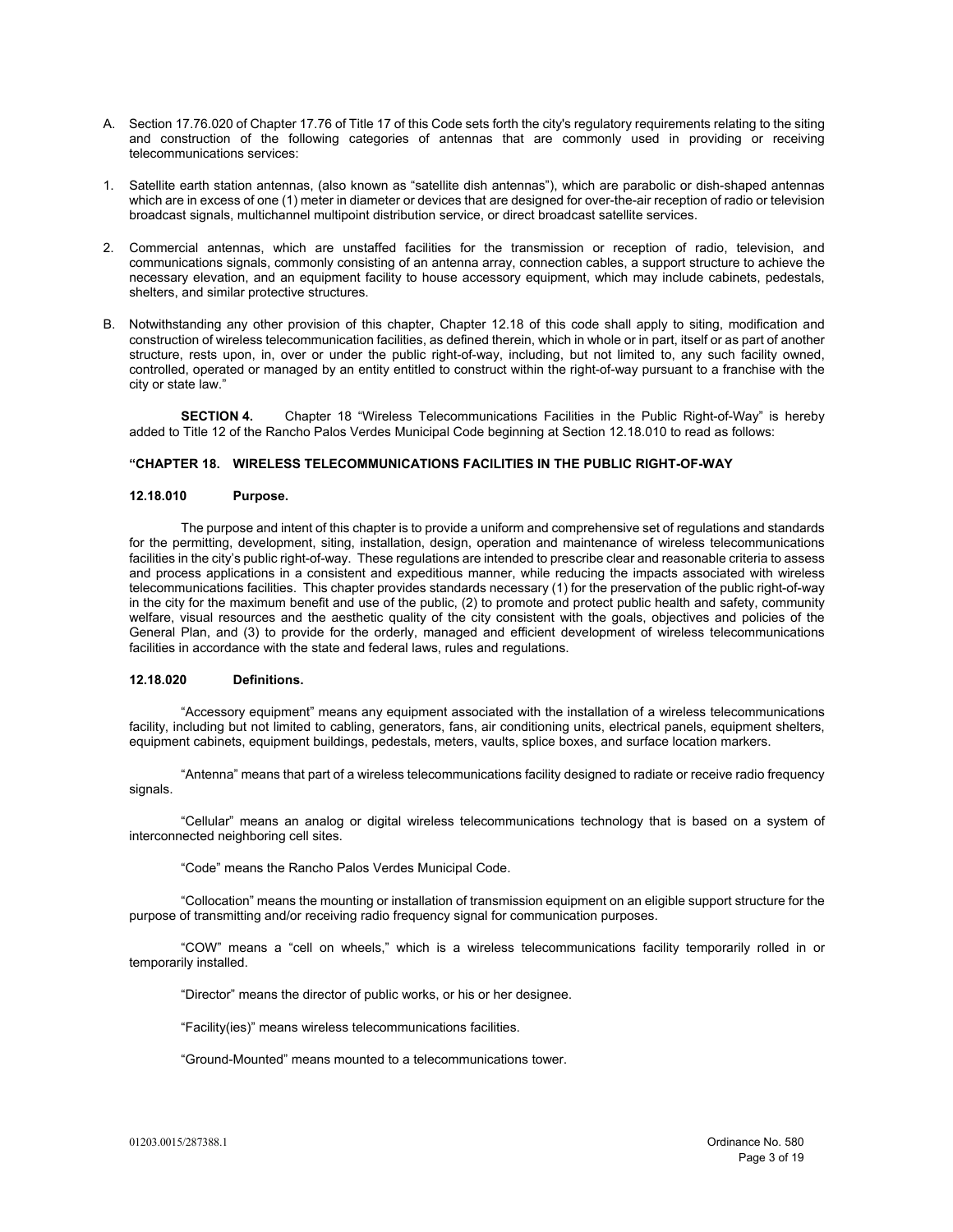"Modification" means a change to an existing wireless telecommunications facility that involves any of the following: collocation, expansion, alteration, enlargement, intensification, reduction, or augmentation, including, but not limited to, changes in size, shape, color, visual design, or exterior material. "Modification" does not include repair, replacement or maintenance if those actions do not involve a change to the existing facility involving any of the following: collocation, expansion, alteration, enlargement, intensification, reduction, or augmentation.

"Monopole" means a structure composed of a pole or tower used to support antennas or related equipment. A monopole also includes a monopine, monopalm and similar monopoles camouflaged to resemble faux trees or other faux objects attached on a monopole (e.g. water tower).

"Mounted" means attached or supported.

"Located within the public right-of-way" includes any facility which in whole or in part, itself or as part of another structure, rests upon, in, over or under the public right-of-way.

"Pole" means a single shaft of wood, steel, concrete or other material capable of supporting the equipment mounted thereon in a safe and adequate manner and as required by provisions of this Code.

"Public right-of-way" means any public right-of-way as defined by section 17.96.1490 of this Code.

"Sensitive uses" means any residential use, public or private school, day care, playground, and retirement facility.

"Telecommunications tower" means a freestanding mast, pole, monopole, guyed tower, lattice tower, free standing tower or other structure designed and primarily used to support wireless telecommunications facility antennas.

"Utility Pole" means any pole or tower owned by any utility company that is primarily used to support wires or cables necessary to the provision of electrical or other utility services regulated by the California Public Utilities Commission.

"Wireless telecommunications facility," "facility" or "facilities" mean any facility that transmits and/or receives electromagnetic waves. It includes, but is not limited to, antennas and/or other types of equipment for the transmission or receipt of such signals, telecommunications towers or similar structures supporting such equipment, related accessory equipment, equipment buildings, parking areas, and other accessory development.

Exceptions: The term "wireless telecommunications facility" does not apply to the following:

(a) Government owned and operated telecommunications facilities.

- (b) Emergency medical care provider-owned and operated telecommunications facilities.
- (c) Mobile services providing public information coverage of news events of a temporary nature.
- (d) Any wireless telecommunications facilities exempted from this Code by federal law or state law.

"Wireless telecommunications services" means the provision of services using a wireless telecommunications facility or a wireless telecommunications collocation facility, and shall include, but not limited to, the following services: personal wireless services as defined in the federal Telecommunications Act of 1996 at 47 U.S.C. §332(c)( $\bar{7}$ )(C) or its successor statute, cellular service, personal communication service, and/or data radio telecommunications.

## **12.18.030 Applicability.**

- A. This chapter applies to the siting, construction or modification of any and all wireless telecommunications facilities proposed to be located in the public right-of-way as follows:
- 1. All facilities for which applications were not approved prior to January 19, 2016 shall be subject to and comply with all provisions of this division.
- 2. All facilities for which applications were approved by the city prior to January 19, 2016 shall not be required to obtain a new or amended permit until such time as a provision of this code so requires. Any wireless telecommunication facility that was lawfully constructed prior to January 19, 2016 that does not comply with the standards, regulations and/or requirements of this division, shall be deemed a nonconforming use and shall also be subject to the provisions of section 12.18.230.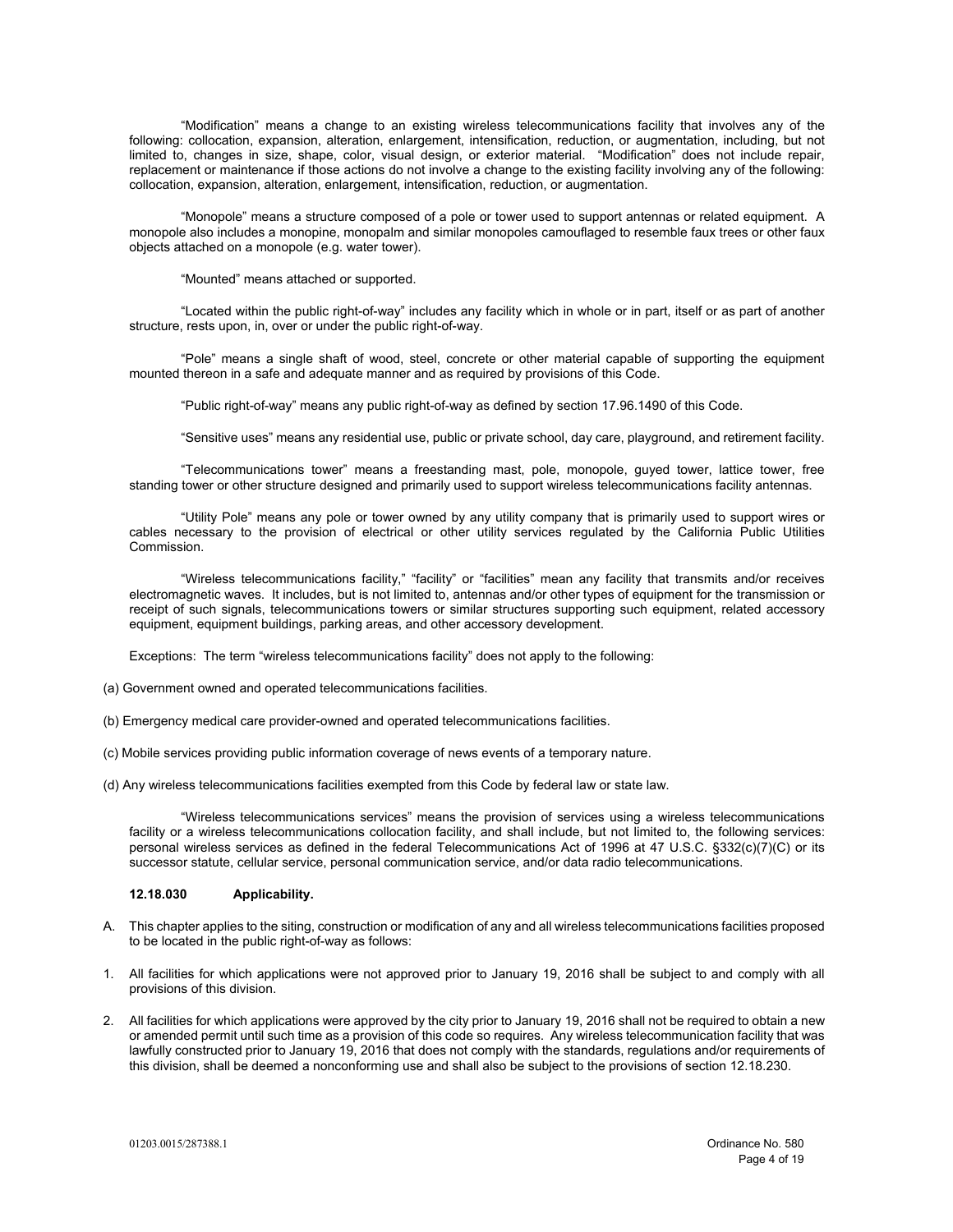- 3. All facilities, notwithstanding the date approved, shall be subject immediately to the provisions of this chapter governing the operation and maintenance (section 12.18.130), , cessation of use and abandonment (section 12.18.170), removal and restoration (section 12.18.180) of wireless telecommunications facilities and the prohibition of dangerous conditions or obstructions by such facilities (section 12.18.150); provided, however, that in the event a condition of approval conflicts with a provision of this division, the condition of approval shall control until the permit is amended or revoked.
- B. This chapter does not apply to the following:
- 1. Amateur radio facilities;
- 2. Over the Air Reception Devices ("OTARD") antennas;
- 3. Facilities owned and operated by the city for its use;
- 4. Any entity legally entitled to an exemption pursuant to state or federal law or governing franchise agreement.

#### **12.18.040 Wireless Telecommunications Facility Permit Requirements.**

A. *Major Wireless Telecommunications Facilities Permit.* 

All new wireless facilities or collocations or modifications to existing wireless facilities shall require a Major Wireless Telecommunications Facilities Permit subject to planning commission approval unless otherwise provided for in this chapter.

- B. *Administrative Wireless Telecommunications Facilities Permit.*
- 1. An Administrative Wireless Telecommunications Facilities Permit, subject to the director's approval, may be issued for new facilities or collocations or modifications to existing facilities that meet all the following criteria:
- a. The proposal is not located in any location identified in section 12.18.200.
- b. The proposal would not significantly impair any view from any viewing area as those terms are interpreted and applied in Code section 17.02.040; and
- c. The proposal complies with all applicable provisions in this chapter without need for an exception pursuant to section 12.18.190.
- 2. The director may, in the director's discretion, refer any application for an Administrative Wireless Telecommunications Facilities Permit to the planning commission for approval.
- 3. In the event that the director determines that any application submitted for an Administrative Wireless Telecommunications Facilities Permit does not meet the criteria this Code, the director shall convert the application to a Major Wireless Facilities Permit application and refer it to the planning commission.
- C. *Master Deployment Plan Permit.*
- 1. Any applicant that seeks approval for five (5) or more wireless telecommunications facilities (including new facilities and collocations to existing facilities) may elect to submit an application for a Master Deployment Plan Permit subject to planning commission approval. The proposed facilities in a Master Deployment Plan shall be reviewed together at the same time and subject to the same requirements and procedures applicable to a Major Wireless Telecommunications Facilities Permit.
- 2. A Master Deployment Plan Permit shall be deemed an approval for all wireless telecommunications facilities within the plan; provided, however, that an individual encroachment permit shall be required for each wireless telecommunications facility.
- 3. After the planning commission approves a Master Deployment Plan Permit, any deviations or alterations from the approved Master Deployment Plan for an individual wireless telecommunications facility shall require either a Major Wireless Telecommunications Facilities Permit or an Administrative Wireless Telecommunications Facilities Permit, as applicable.
- D. *Other Permits Required*. In addition to any permit that may be required under this chapter, the applicant must obtain all other required prior permits or other approvals from other city departments, or state or federal agencies. Any permit granted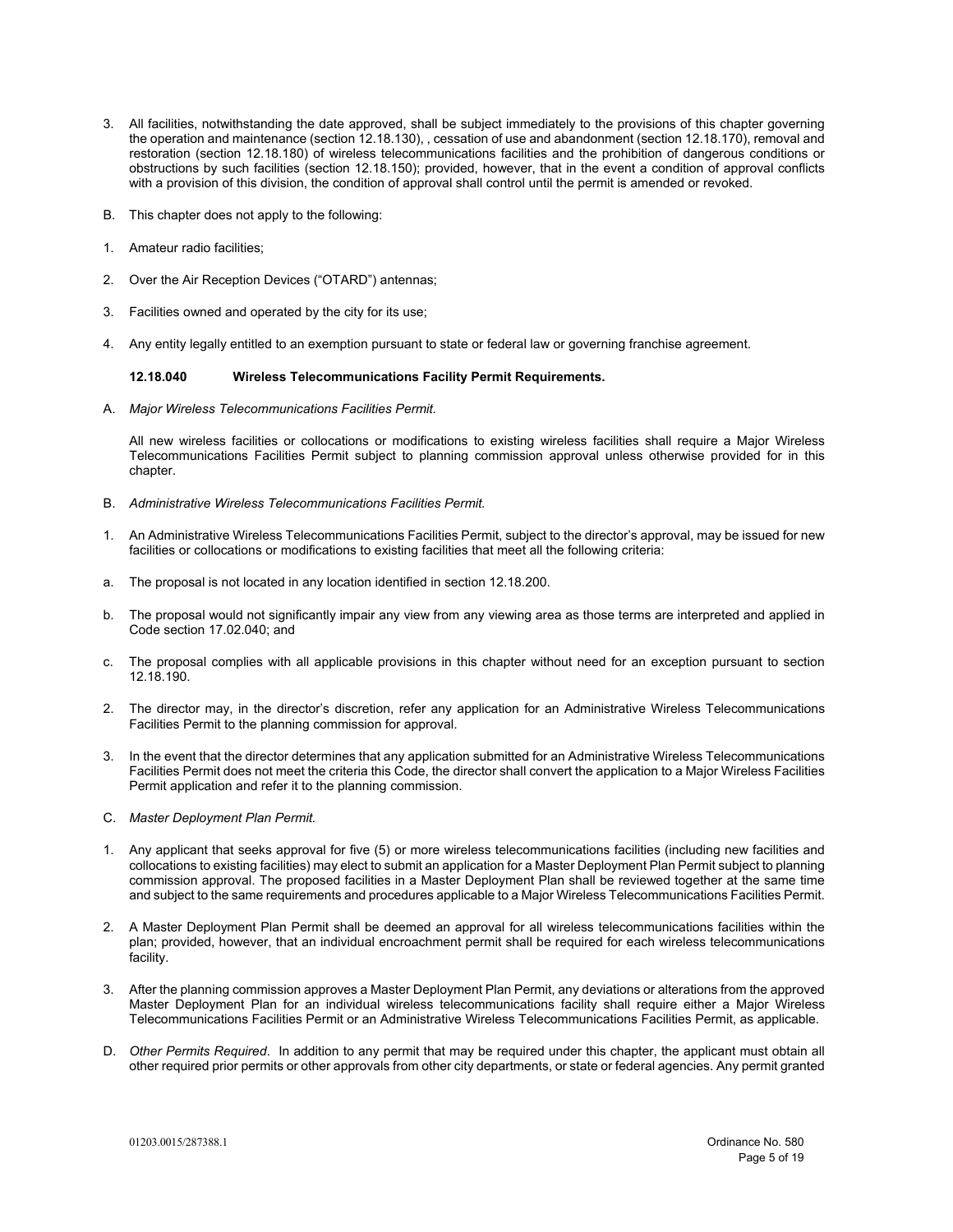under this chapter is subject to the conditions and/or requirements of other required prior permits or other approvals from other city departments, state or federal agencies.

- E. *Eligible Applicants.* Only applicants who have been granted the right to enter the public right-of-way pursuant to state or federal law, or who have entered into a franchise agreement with the city permitting them to use the public right-of-way. shall be eligible for a permit to install or modify a wireless telecommunications facility or a wireless telecommunications collocation facility in the public right-of-way.
- F. *Speculative Equipment Prohibited.* The city finds that the practice of "pre-approving" wireless equipment or other improvements that the applicant does not presently intend to install but may wish to install at some undetermined future time does not serve the public's best interest. The city shall not approve any equipment or other improvements in connection with a Wireless Telecommunications Facility Permit when the applicant does not actually and presently intend to install such equipment or construct such improvements.

#### **12.18.050 Application for Wireless Telecommunications Facility Permit.**

- A. *Application*.
- 1. In addition to the information required of an applicant for an encroachment permit or any other permit required by this code, each applicant requesting approval of the installation or modification of a wireless telecommunications facility in the public right-of-way shall fully and completely submit to the city a written application on a form prepared by the director.
- 2. No applicant seeking to install wireless antennas shall seek an encroachment permit for fiber or coaxial cable only. Applicants shall simultaneously request fiber installation or other cable installation when seeking to install antennas in the right-of-way.
- B. *Application Contents* The director shall develop an application form and make it available to applicants upon request. The supplemental application form for a new wireless telecommunications facility installation in the public right-of-way shall require the following information, in addition to all other information determined necessary by the director:
- 1. The name, address and telephone number of the applicant, owner and the operator of the proposed facility.
- 2. If the applicant is an agent, the applicant shall provide a duly executed letter of authorization from the owner of the facility. If the owner will not directly provide wireless telecommunications services, the applicant shall provide a duly executed letter of authorization from the person(s) or entity(ies) that will provide those services.
- 3. If the facility will be located on or in the property of someone other than the owner of the facility (such as a street light pole, street signal pole, utility pole, utility cabinet, vault, or cable conduit), the applicant shall provide a duly executed written authorization from the property owner(s) authorizing the placement of the facility on or in the property owner's property.
- 4. A full written description of the proposed facility and its purpose.
- 5. Detailed engineering plans of the proposed facility and related report prepared by a professional engineer registered in the state documenting the following:
- a. Height, diameter and design of the facility, including technical engineering specifications, economic and other pertinent factors governing selection of the proposed design, together with evidence that demonstrates that the proposed facility has been designed to be the least visible equipment within the particular technology the carrier chooses to deploy. A layout plan, section and elevation of the tower structure shall be included.
- b. A photograph and model name and number of each piece of equipment included
- c. Power output and operating frequency for the proposed antenna.
- d. Total anticipated capacity of the structure, indicating the number and types of antennas and power and frequency ranges, which can be accommodated.
- e. Sufficient evidence of the structural integrity of the pole or other supporting structure as required by the city.
- 6. A justification study which includes the rationale for selecting the proposed use; if applicable, a detailed explanation of the coverage gap that the proposed use would serve; and how the proposed use is the least intrusive means for the applicant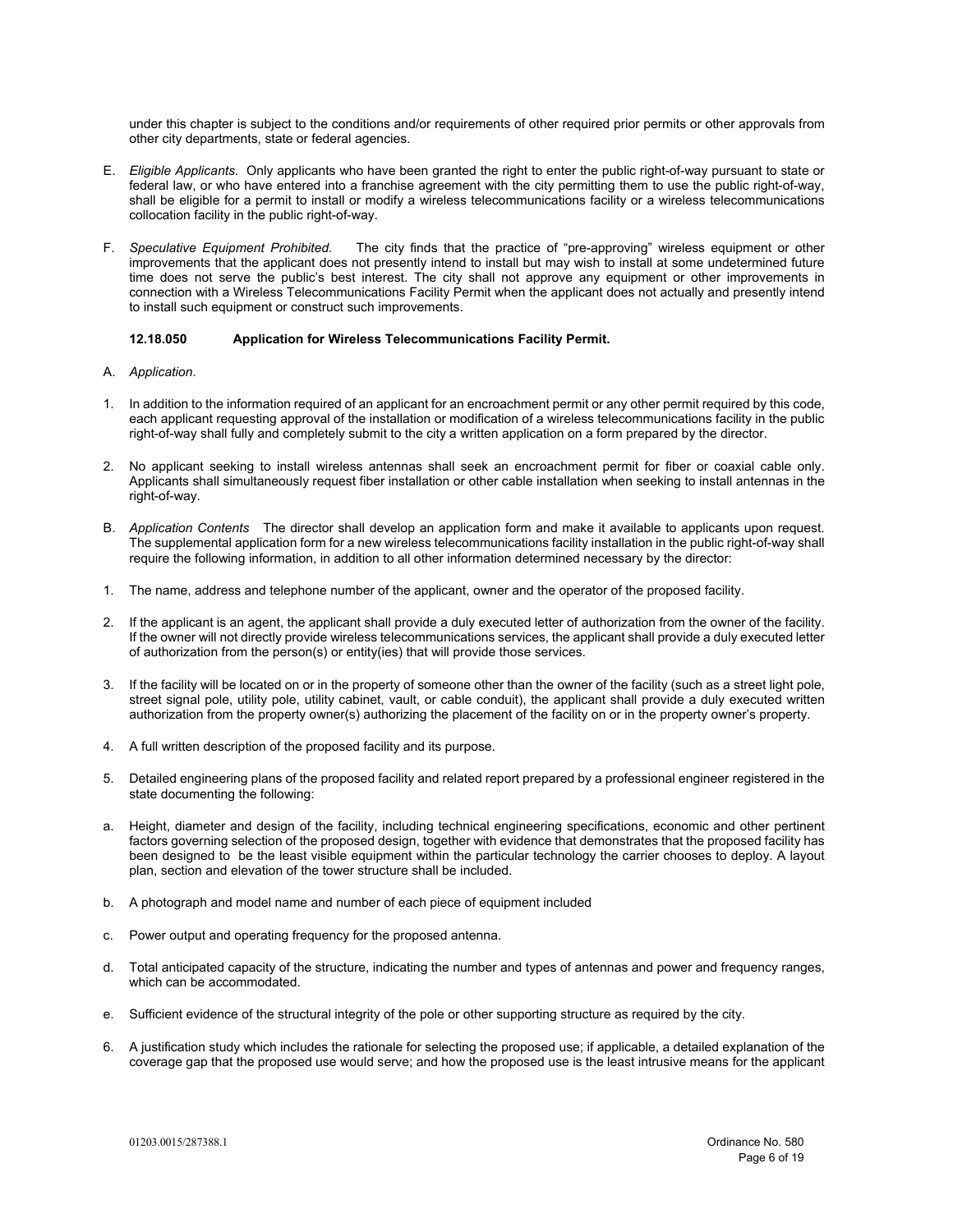to provide wireless service. Said study shall include all existing structures and/or alternative sites evaluated for potential installation of the proposed facility and why said alternatives are not a viable option.

- 7. Site plan(s) to scale, specifying and depicting the exact proposed location of the pole, pole diameter, antennas, accessory equipment, access or utility easements, landscaped areas, existing utilities, adjacent land uses, and showing compliance with section 12.18.080.
- 8. Scaled elevation plans of proposed poles, antennas, accessory equipment, and related landscaping and screening.
- 9. A completed environmental assessment application.
- 10. If the applicant requests an exception to the requirements of this chapter (in accordance with section 12.18.190), the applicant shall provide all information and studies necessary for the city to evaluate that request.
- 11. An accurate visual impact analysis showing the maximum silhouette, viewshed analysis, color and finish palette and proposed screening for the facility, including scaled photo simulations from at least 3 different angles.
- 12. Completion of the radio frequency (RF) emissions exposure guidelines checklist contained in Appendix A to the Federal Communications Commission's (FCC) "Local Government Official's Guide to Transmitting Antenna RF Emission Safety" to determine whether the facility will be "categorically excluded" as that term is used by the FCC.
- 13. For a facility that is not categorically excluded under the FCC regulations for RF emissions, the applicant shall submit an RF exposure compliance report prepared and certified by an RF engineer acceptable to the city that certifies that the proposed facility, as well as any facilities that contribute to the cumulative exposure in the subject area, will comply with applicable federal RF exposure standards and exposure limits. The RF report must include the actual frequency and power levels (in watts Effective Radio Power "ERP") for all existing and proposed antennas at the site and exhibits that show the location and orientation of all transmitting antennas and the boundaries of areas with RF exposures in excess of the uncontrolled/general population limit (as that term is defined by the FCC) and also the boundaries of areas with RF exposures in excess of the controlled/occupational limit (as that term is defined by the FCC). Each such boundary shall be clearly marked and identified for every transmitting antenna at the project site.
- 14. [Reserved]
- 15. Copies of any documents that the applicant is required to file pursuant to Federal Aviation Administration regulations for the facility.
- 16. A noise study prepared by a qualified acoustic engineer documenting that the level of noise to be emitted by the proposed wireless telecommunications facility will comply with this Code including section 12.18.080(A)(16)(B).
- 17. A traffic control plan when the proposed installation is on any street in a non-residential zone. The city shall have the discretion to require a traffic control plan when the applicant seeks to use large equipment (e.g. crane).
- 18. A scaled conceptual landscape plan showing existing trees and vegetation and all proposed landscaping, concealment, screening and proposed irrigation with a discussion of how the chosen material at maturity will screen the site.
- 19. A written description identifying the geographic service area for the subject installation including geographic and propagation maps, that identifies the location of the proposed facility in relation to all existing and planned facilities maintained within the city by each of the applicant, operator, and owner, if different entities, as well as the estimated number of potentially affected uses in the geographic service area. Regardless of whether a Master Deployment Plan Permit is sought, the applicant shall depict all locations anticipated for new construction and/or modifications to existing facilities, including collocation, within two years of submittal of the application. Longer range conceptual plans for a period of five years shall also be provided, if available.
- a. In the event the applicant seeks to install a wireless telecommunications facility to address service coverage concerns, fullcolor signal propagation maps with objective units of signal strength measurement that show the applicant's current service coverage levels from all adjacent sites without the proposed site, predicted service coverage levels from all adjacent sites with the proposed site, and predicted service coverage levels from the proposed site without all adjacent sites;
- b. In the event the applicant seeks to address service capacity concerns, a written explanation identifying the existing facilities with service capacity issues together with competent evidence to demonstrate the inability of those facilities to meet capacity demands.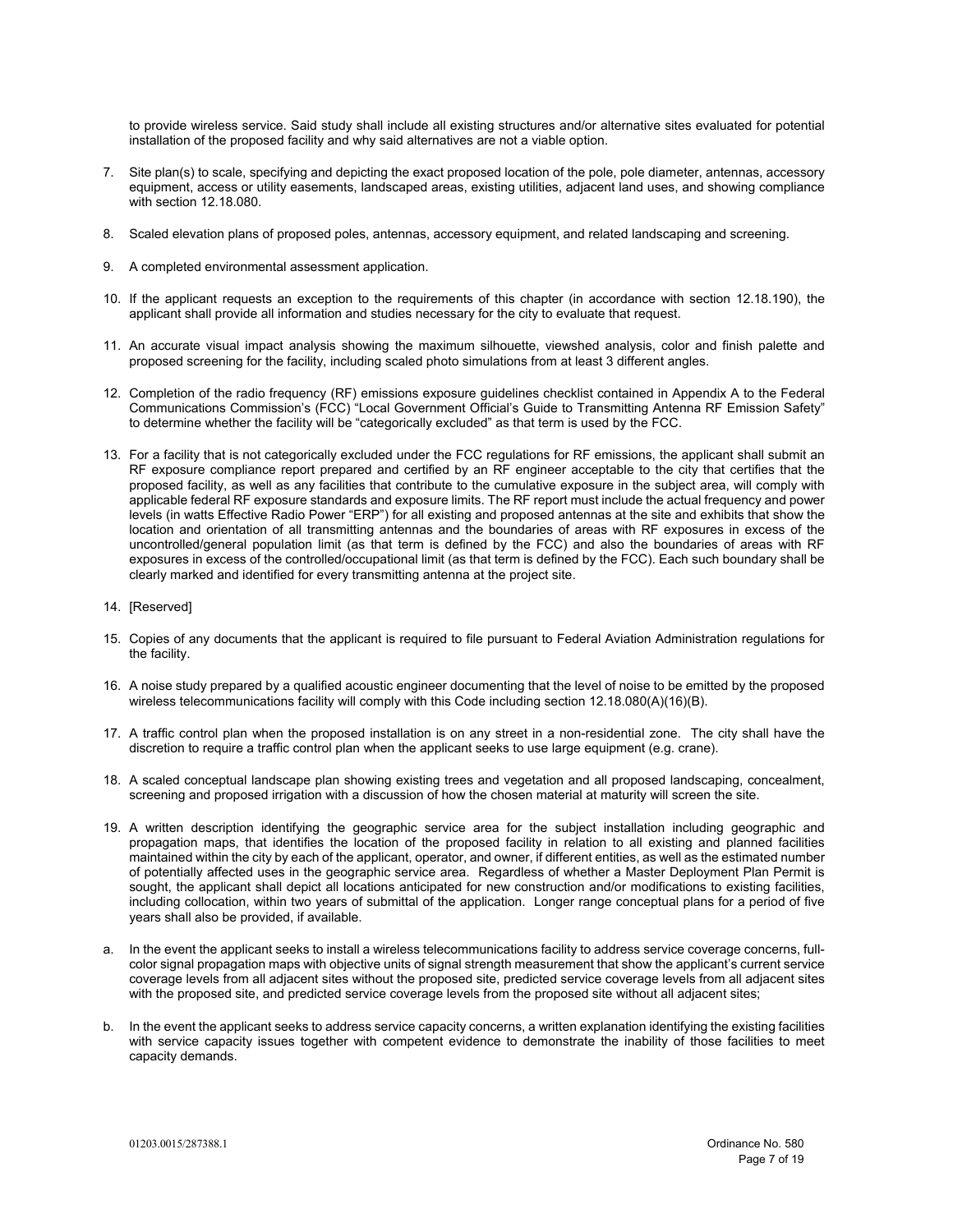- 20. Certification that applicant is a telephone corporation or a statement providing the basis for its claimed right to enter the right-of-way. If the applicant has a certificate of public convenience and necessity (CPCN) issued by the California Public Utilities Commission, it shall provide a copy of its CPCN.
- 21. An application fee, and a deposit for a consultant's review as set forth in paragraph E of this section in an amount set by resolution by the city council and in accordance with California Government Code section 50030.
- 22. Proof that a temporary mock-up of the facility and sign has been installed at the proposed location for a period of at least thirty (30) calendar days.
- a. Applicant shall obtain an encroachment permit before installing the temporary mock-up, and must remove the temporary mock-up within five (5) calendar days of receiving a written notice to remove from the director.
- b. When seeking the encroachment permit, the applicant shall provide address labels for use by the city in noticing all property owners within 500 feet of the proposed installation. The city shall mail a notice regarding installation of the mock-up at least five (5) business days prior to the installation.
- c. The mock-up shall demonstrate the height and mass of the facility, including all interconnecting cables. The applicant shall not be entitled to install the facility it intends to install permanently. The mock-up may consist of story poles or the like.
- d. The mock-up shall include a sign that displays photo simulations depicting before and after images, including any accessory equipment cabinet, and the telephone number of the Public Works Department.
- e. The applicant shall be required to follow any other city practices or processes relevant to the installation of a mock-up as may be provided in a publicly accessible form or document.
- f. After installation of the mock-up, the applicant shall certify that the mock-up accurately represents the height and width of the proposed installation and has been installed consistent with this Code.
- 23. Any other information and/or studies determined necessary by the director may be required.
- C. *Application Contents Modification of Existing Facility.* The content of the application form for a modification to an existing facility shall be determined by the director, and shall include but not be limited to the requirements listed in section 12.18.050(B) unless prohibited by state or federal law.
- D. *Effect of State or Federal Law Change.* In the event a subsequent state or federal law prohibits the collection of any information required by section 12.18.050(B), the director is authorized to omit, modify or add to that request from the city's application form with the written approval of the city attorney, which approval shall be a public record.
- E. *Independent Expert*. The director is authorized to retain on behalf of the city an independent, qualified consultant to review any application for a permit for a wireless telecommunications facility. The review is intended to be a review of technical aspects of the proposed wireless telecommunications facility and shall address any or all of the following:
- 1. Compliance with applicable radio frequency emission standards;
- 2. Whether any requested exception is necessary to close a significant gap in coverage and is the least intrusive means of doing so;
- 3. The accuracy and completeness of submissions;
- 4. Technical demonstration of the unavailability of alternative sites or configurations and/or coverage analysis;
- 5. The applicability of analysis techniques and methodologies;
- 6. The validity of conclusions reached or claims made by applicant;
- 7. The viability of alternative sites and alternative designs; and
- 8. Any other specific technical issues identified by the consultant or designated by the city.

The cost of this review shall be paid by the applicant through a deposit pursuant to an adopted fee schedule resolution. No permit shall be issued to any applicant which has not fully reimbursed the city for the consultants cost.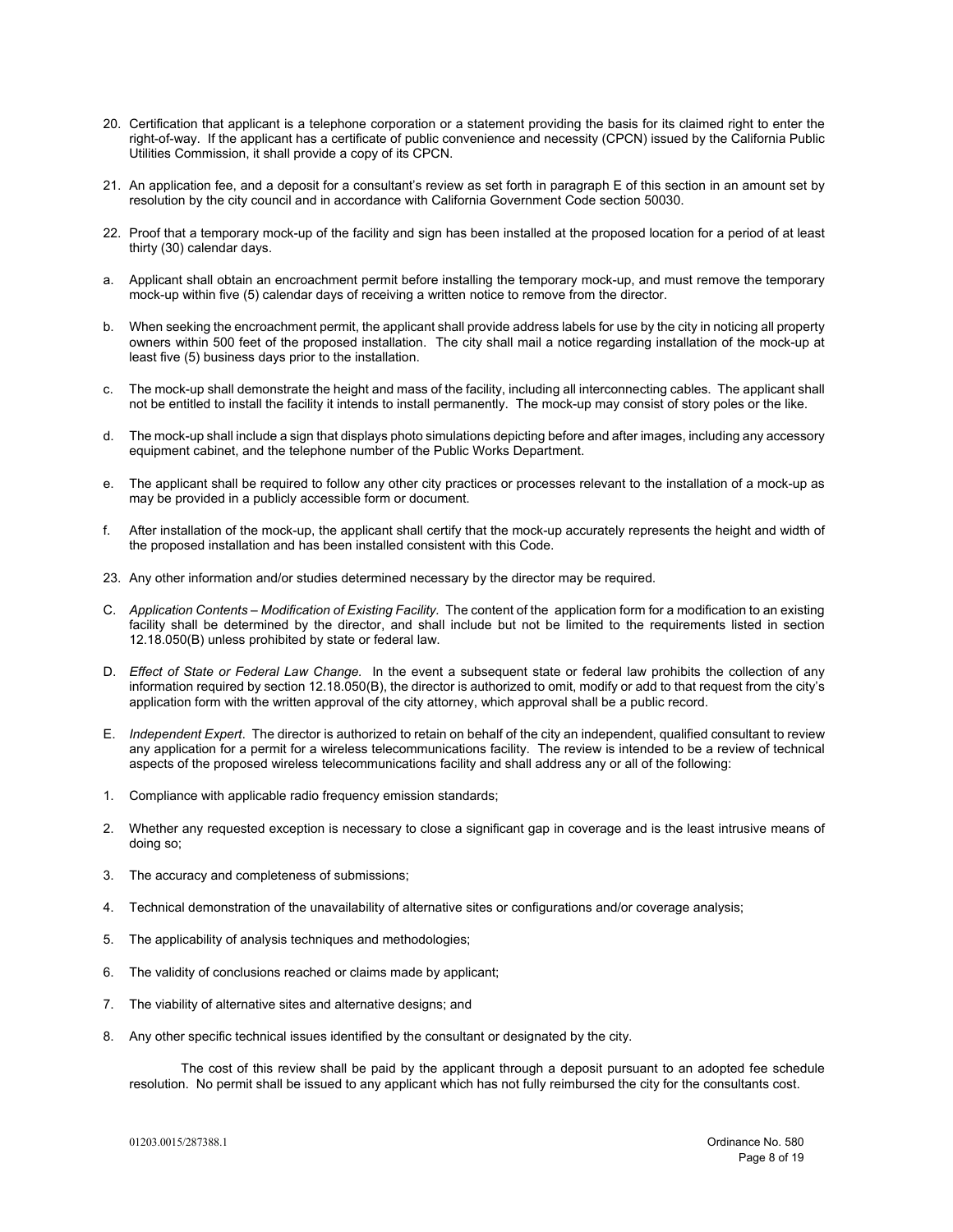#### **12.18.060 Review Procedure**

- A. *Pre-submittal Conference.* Prior to application submittal, the city strongly encourages all applicants to schedule and attend a pre-submittal conference with Public Works Department staff to receive informal feedback on the proposed location, design and application materials. The pre-submittal conference is intended to identify potential concerns and streamline the formal application review process after submittal. Public Works Department staff will endeavor to provide applicants with an appointment within approximately five (5) business days after receipt of a written request.
- B. *Application Submittal Appointment.* All applications must be submitted to the city at a pre-scheduled appointment. Applicants may submit one (1) application per appointment but may schedule successive appointments for multiple applications whenever feasible as determined by the city. City staff will endeavor to provide applicants with an appointment within five (5) business days after receipt of a written request.
- C. *Notice; Decisions.* The provisions in this section describe the procedures for approval and any required notice and public hearings for an application.
- 1. *Planning Commission Hearings.* Any permit application under this chapter subject to planning commission approval shall require notice and a public hearing. Notice of such hearing shall be provided in accordance with Code section 17.80.090. The planning commission may approve, or conditionally approve, an application only after it makes the findings required in section 12.18.090.
- 2. *Director's Decision Notice.* The director may approve, or conditionally approve, an application only after it makes the findings required in section 12.18.090. Within five days after the director approves or conditionally approves an application under this chapter, the director shall provide notice in accordance with Code section 17.80.040.
- 3. *Notice of Shot Clock Expiration.* The city acknowledges there are federal and state shot clocks which may be applicable to a proposed wireless telecommunications facility. That is, federal and state law provide time periods in which the city must approve or deny a proposed wireless telecommunications facility. As such, the applicant is required to provide the city written notice of the expiration of any shot clock, which the applicant shall ensure is received by the city (e.g. overnight mail) no later than twenty (20) days prior to the expiration.
- 4. *Written Decision Required.* All final decisions made pursuant to this chapter shall be in writing and based on substantial evidence in the written administrative record. The written decision shall include the reasons for the decision.
- D. *Appeals.* Any aggrieved person or entity may appeal a decision by the director or the planning commission as provided in accordance with the provisions in Code chapter 17.80. The appellate authority may hear the appeal *de novo*.

## **12.18.080 Requirements for Facilities within the Public Right-of-Way**

- A. *Design and Development Standards.* All wireless telecommunications facilities that are located within the public right-ofway shall be designed and maintained as to minimize visual, noise and other impacts on the surrounding community and shall be planned, designed, located, and erected in accordance with the following:
- 1. General Guidelines.
- a. The applicant shall employ screening, undergrounding and camouflage design techniques in the design and placement of wireless telecommunications facilities in order to ensure that the facility is as visually screened as possible, to prevent the facility from dominating the surrounding area and to minimize significant view impacts from surrounding properties all in a manner that achieves compatibility with the community and in compliance with section 17.02.040 of this Code.
- b. Screening shall be designed to be architecturally compatible with surrounding structures using appropriate techniques to camouflage, disguise, and/or blend into the environment, including landscaping, color, and other techniques to minimize the facility's visual impact as well as be compatible with the architectural character of the surrounding buildings or structures in terms of color, size, proportion, style, and quality.
- c. Facilities shall be located such that views from a residential structure are not significantly impaired. Facilities shall also be located in a manner that protects public views over city view corridors, as defined in the city's general plan, so that no significant view impairment results in accordance with this Code including section 17.02.040. This provision shall be applied consistent with local, state and federal law.
- 2. [Reserved]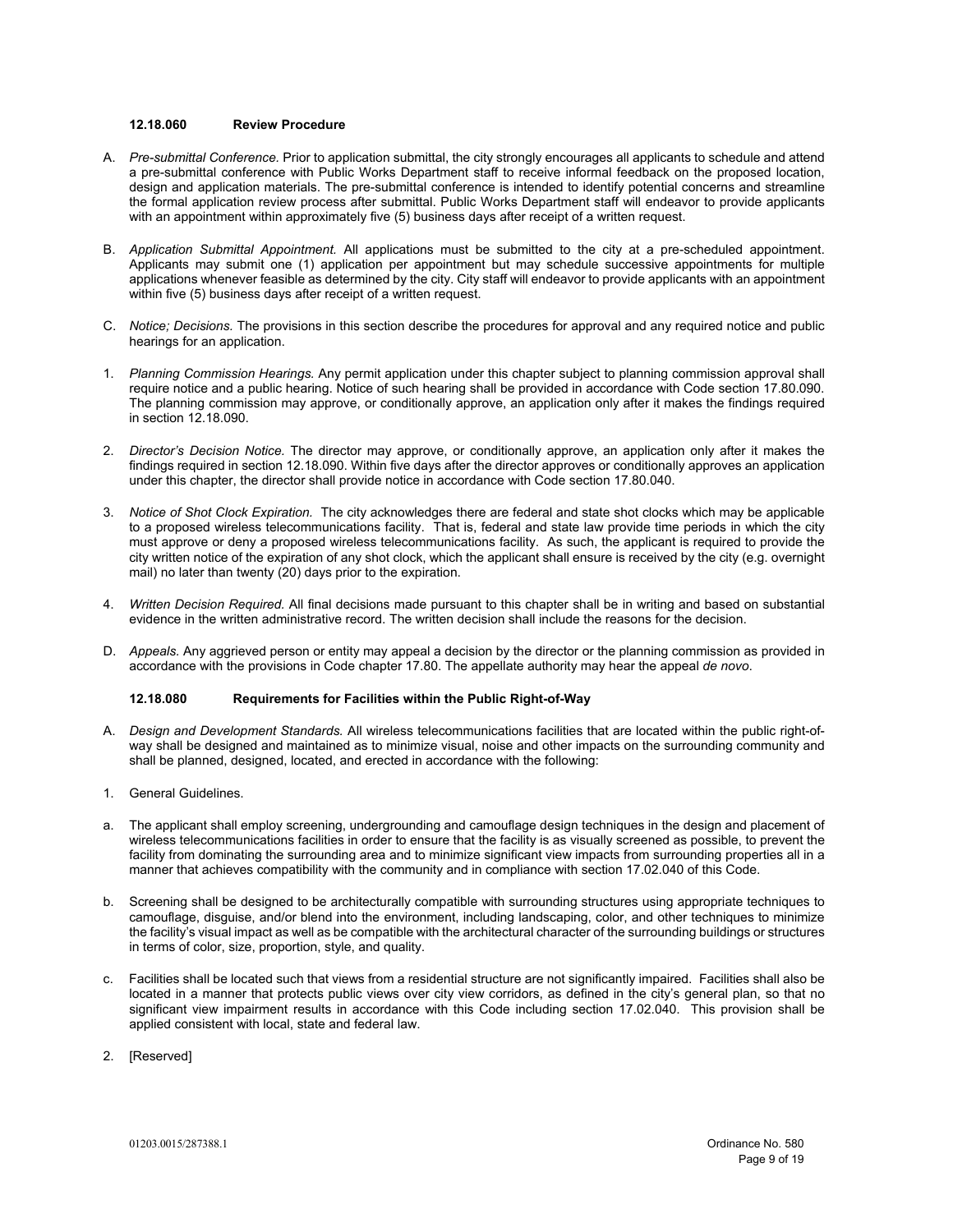- 3. Traffic Safety. All facilities shall be designed and located in such a manner as to avoid adverse impacts on traffic safety.
- 4. Blending Methods. All facilities shall have subdued colors and non-reflective materials that blend with the materials and colors of the surrounding area and structures.
- 5. Equipment. The applicant shall use the least visible equipment possible. Antenna elements shall be flush mounted, to the extent feasible. All antenna mounts shall be designed so as not to preclude possible future collocation by the same or other operators or carriers. Unless otherwise provided in this section, antennas shall be situated as close to the ground as possible.
- 6. Poles.
- a. Facilities shall be located consistent with section 12.18.200 unless an exception pursuant to section 12.18.190 is granted.
- b. Only pole-mounted antennas shall be permitted in the right-of-way. All other telecommunications towers are prohibited, and no new poles are permitted that are not replacing an existing pole. (For exceptions see subparagraph (h) below and sections 12.18.190 and 12.18.220.)
- c. Utility Poles. The maximum height of any antenna shall not exceed forty-eight (48) inches above the height of an existing utility pole, nor shall any portion of the antenna or equipment mounted on a pole be less than twenty-four (24) feet above any drivable road surface. All installations on utility poles shall fully comply with the California Public Utilities Commission general orders, including, but not limited to, General Order 95, as may be revised or superseded.
- d. Light Poles. The maximum height of any antenna shall not exceed four (4) feet above the existing height of a light pole. Any portion of the antenna or equipment mounted on a pole shall be no less than sixteen and a half (16 1/2) feet above any drivable road surface.
- e. Replacement Poles. If an applicant proposes to replace a pole in order to accommodate a proposed facility, the pole shall be designed to resemble the appearance and dimensions of existing poles near the proposed location, including size, height, color, materials and style to the maximum extent feasible.
- f. Pole mounted equipment, exclusive of antennas, shall not exceed six (6) cubic feet in dimension.
- g. [Reserved]
- h. An exception shall be required to place a new pole in the public right-of-way. If an exception is granted for placement of new poles in the right-of-way:
- i. Such new poles shall be designed to resemble existing poles in the right-of-way near that location, including size, height, color, materials and style, with the exception of any existing pole designs that are scheduled to be removed and not replaced.
- ii. Such new poles that are not replacement poles shall be located at least ninety (90) feet from any existing pole to the extent feasible.
- iii. Such new poles shall not adversely impact public view corridors, as defined in the general plan, and shall be located to the extent feasible in an area where there is existing natural or other feature that obscures the view of the pole. The applicant shall further employ concealment techniques to blend the pole with said features including but not limited to the addition of vegetation if appropriate.
- iv. A new pole justification analysis shall be submitted to demonstrate why existing infrastructure cannot be utilized and demonstrating the new pole is the least intrusive means possible including a demonstration that the new pole is designed to be the minimum functional height and width required to support the proposed facility.
- i. All cables, including, but not limited to, electrical and utility cables, shall be run within the interior of the pole and shall be camouflaged or hidden to the fullest extent feasible. For all wooden poles wherein interior installation is infeasible, conduit and cables attached to the exterior of poles shall be mounted flush thereto and painted to match the pole.
- 7. Space. Each facility shall be designed to occupy the least amount of space in the right-of-way that is technically feasible.
- 8. Wind Loads. Each facility shall be properly engineered to withstand wind loads as required by this Code or any duly adopted or incorporated code. An evaluation of high wind load capacity shall include the impact of modification of an existing facility.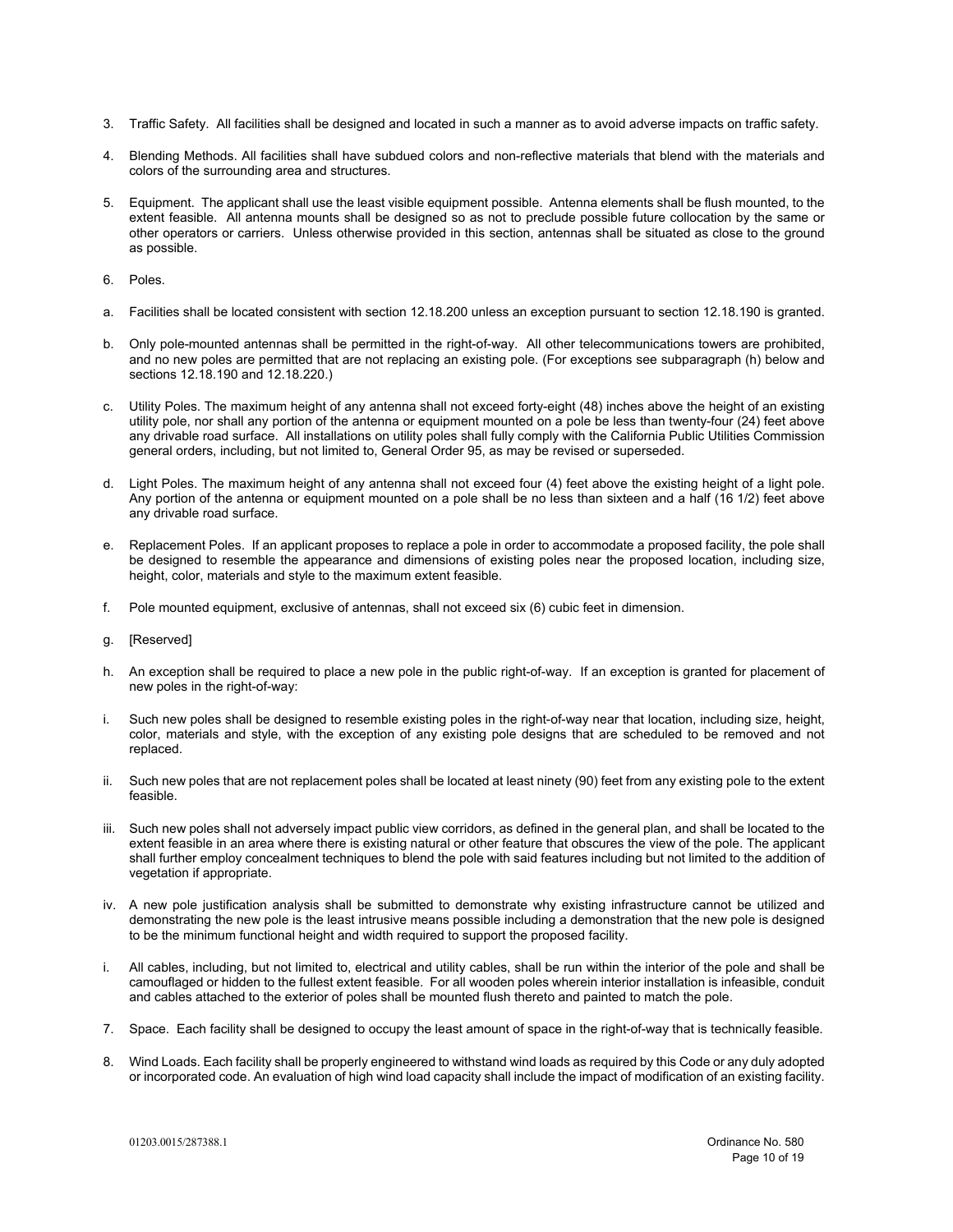- 9. Obstructions. Each component part of a facility shall be located so as not to cause any physical or visual obstruction to pedestrian or vehicular traffic, incommode the public's use of the right-of-way, or safety hazards to pedestrians and motorists and in compliance with section 17.48.070 so as not to obstruct the intersection visibility triangle.
- 10. Public Facilities. A facility shall not be located within any portion of the public right-of-way interfering with access to a fire hydrant, fire station, fire escape, water valve, underground vault, valve housing structure, or any other public health or safety facility.
- 11. Screening. All ground-mounted facility, pole-mounted equipment, or walls, fences, landscaping or other screening methods shall be installed at least eighteen (18) inches from the curb and gutter flow line.
- 12. Accessory Equipment. Not including the electric meter, all accessory equipment shall be located underground, except as provided below:
- a. Unless city staff determines that there is no room in the public right-of-way for undergrounding, or that undergrounding is not feasible, an exception shall be required in order to place accessory equipment above-ground and concealed with natural or manmade features to the maximum extent possible.
- b. When above-ground is the only feasible location for a particular type of accessory equipment and will be ground-mounted, such accessory equipment shall be enclosed within a structure, and shall not exceed a height of five (5) feet and a total footprint of fifteen (15) square feet, and shall be fully screened and/or camouflaged, including the use of landscaping, architectural treatment, or acceptable alternate screening. Required electrical meter cabinets shall be screened and/or camouflaged. Also, while pole-mounted equipment is generally the least favored installation, should pol-mounted equipment be sought, it shall be installed as required in this Chapter.
- c. In locations where homes are only along one side of a street, above-ground accessory equipment shall not be installed directly in front of a residence. Such above-ground accessory equipment shall be installed along the side of the street with no homes. Unless said location is located within the coastal setback or the landslide moratorium area, then such locations shall be referred to the city's geotechnical staff for review and recommendations.
- 13. Landscaping. Where appropriate, each facility shall be installed so as to maintain and enhance existing landscaping on the site, including trees, foliage and shrubs. Additional landscaping shall be planted, irrigated and maintained by applicant where such landscaping is deemed necessary by the city to provide screening or to conceal the facility.
- 14. Signage. No facility shall bear any signs or advertising devices other than certification, warning or other signage required by law or permitted by the city.
- 15. Lighting.
- a. No facility may be illuminated unless specifically required by the Federal Aviation Administration or other government agency. Beacon lights are not permitted unless required by the Federal Aviation Administration or other government agency.
- b. Legally required lightning arresters and beacons shall be included when calculating the height of facilities such as towers, lattice towers and monopoles.
- c. Any required lighting shall be shielded to eliminate, to the maximum extent possible, impacts on the surrounding neighborhoods.
- d. Unless otherwise required under FAA or FCC regulations, applicants may install only timed or motion-sensitive light controllers and lights, and must install such lights so as to avoid illumination impacts to adjacent properties to the maximum extent feasible. The city may, in its discretion, exempt an applicant from the foregoing requirement when the applicant demonstrates a substantial public safety need.
- e. The applicant shall submit a lighting study which shall be prepared by a qualified lighting professional to evaluate potential impacts to adjacent properties. Should no lighting be proposed, no lighting study shall be required.
- 16. Noise.
- a. Backup generators shall only be operated during periods of power outages, and shall not be tested on weekends or holidays, or between the hours of 7:00 PM and 7:00 AM.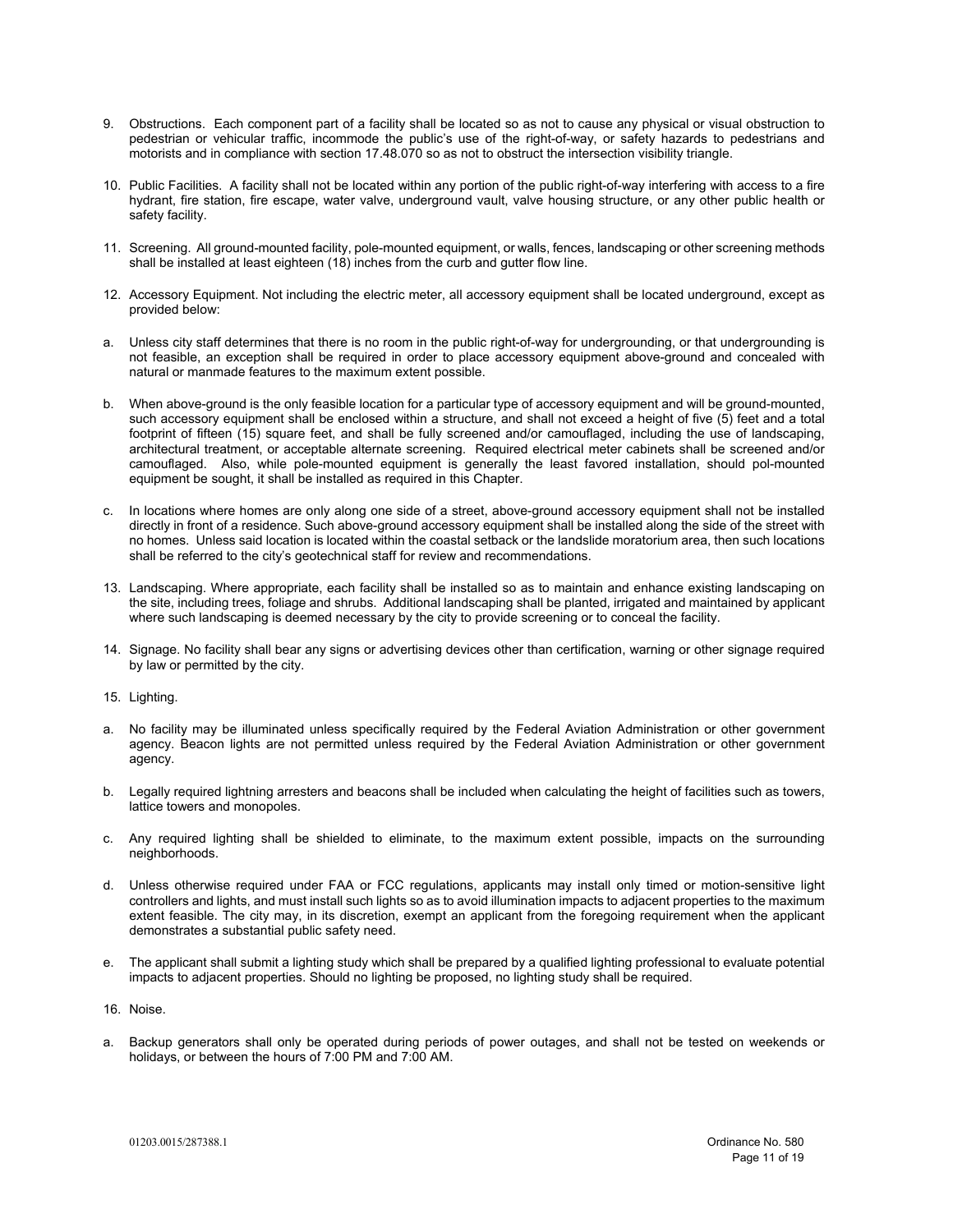- b. At no time shall equipment noise from any facility exceed an exterior noise level of fifty-five (55) dBA three (3) feet from the source of the noise if the facility is located in the public right-of-way adjacent to a business, commercial, manufacturing, utility or school zone; provided, however, that for any such facility located within five hundred (500) feet of any property zoned residential or improved with a residential use, such equipment noise shall not exceed forty-five (45) dBA three (3) feet from the sources of the noise.
- 17. Security. Each facility shall be designed to be resistant to, and minimize opportunities for, unauthorized access, climbing, vandalism, graffiti and other conditions that would result in hazardous situations, visual blight or attractive nuisances. The director may require the provision of warning signs, fencing, anti-climbing devices, or other techniques to prevent unauthorized access and vandalism when, because of their location and/or accessibility, a facility has the potential to become an attractive nuisance. Additionally, no lethal devices or elements shall be installed as a security device.
- 18. Modification. Consistent with current state and federal laws and if permissible under the same, at the time of modification of a wireless telecommunications facility, existing equipment shall, to the extent feasible, be replaced with equipment that reduces visual, noise and other impacts, including, but not limited to, undergrounding the equipment and replacing larger, more visually intrusive facilities with smaller, less visually intrusive facilities.
- 19. The installation and construction approved by a wireless telecommunications facility permit shall begin within one (1) year after its approval or it will expire without further action by the city.
- B. *Conditions of Approval.* In addition to compliance with the design and development standards outlined in this section, all facilities shall be subject to the following conditions of approval (approval may be by operation of law), as well as any modification of these conditions or additional conditions of approval deemed necessary by the director:
- 1. The permittee shall submit an as built drawing within ninety (90) days after installation of the facility. [As-builts shall be in an electronic format acceptable to the city which can be linked to the city's GIS.]
- 2. The permittee shall submit and maintain current at all times basic contact and site information on a form to be supplied by the city. The permittee shall notify the city of any changes to the information submitted within thirty (30) days of any change, including change of the name or legal status of the owner or operator. This information shall include, but is not limited to, the following:
- a. Identity, including the name, address and 24-hour local or toll free contact phone number of the permittee, the owner, the operator, and the agent or person responsible for the maintenance of the facility.
- b. The legal status of the owner of the wireless telecommunications facility.
- 3. The permittee shall notify the city in writing at least ninety (90) days prior to any transfer or assignment of the permit. The written notice required in this section must include: (1) the transferee's legal name; (2) the transferee's full contact information, including a primary contact person, mailing address, telephone number and email address; and (3) a statement signed by the transferee that the transferee shall accept all permit terms and conditions. The director may require the transferor and/or the transferee to submit any materials or documentation necessary to determine that the proposed transfer complies with the existing permit and all its conditions of approval, if any. Such materials or documentation may include, but shall not be limited to: federal, state and/or local approvals, licenses, certificates or franchise agreements; statements; photographs; site plans and/or as-built drawings; and/or an analysis by a qualified radio frequency engineer demonstrating compliance with all applicable regulations and standards of the Federal Communications Commission. Noncompliance with the permit and all its conditions of approval, if any, or failure to submit the materials required by the director shall be a cause for the city to revoke the applicable permits pursuant to and following the procedure set on in section 12.18.180.
- 4. At all times, all required notices and/or signs shall be posted on the site as required by the Federal Communications Commission, California Public Utilities Commission, any applicable licenses or laws, and as approved by the city. The location and dimensions of a sign bearing the emergency contact name and telephone number shall be posted pursuant to the approved plans.
- 5. Permittee shall pay for and provide a performance bond or other form of security approved by the city attorney's office, which shall be in effect until the facilities are fully and completely removed and the site reasonably returned to its original condition, to cover permittee's obligations under these conditions of approval and this code. The security instrument coverage shall include, but not be limited to, removal of the facility. (The amount of the security instrument shall be calculated by the applicant in its submittal documents in an amount rationally related to the obligations covered by the bond and shall be specified in the conditions of approval.) Before issuance of any building permit, permittee must submit said security instrument.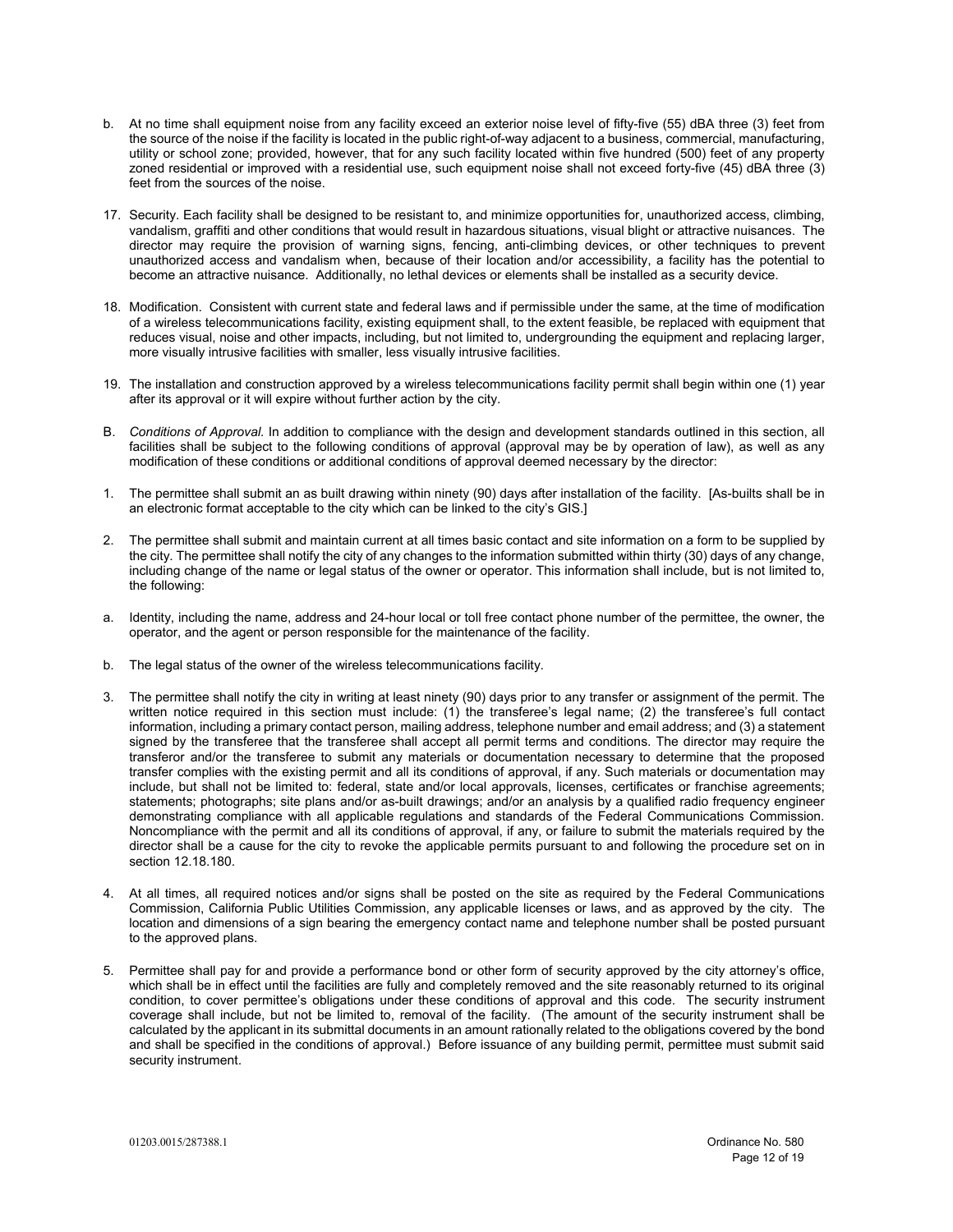- 6. If a nearby property owner registers a noise complaint, the city shall forward the same to the permittee. Said compliant shall be reviewed and evaluated by the applicant. The permittee shall have ten (10) business days to file a written response regarding the complaint which shall include any applicable remedial measures. If the city determines the complaint is valid and the applicant has not taken any steps to minimize the noise, the city may hire a consultant to study, examine and evaluate the noise complaint and the permittee shall pay the fee for the consultant if the site is found in violation of this chapter. The matter shall be reviewed by the director. If the director determines sound proofing or other sound attenuation measures should be required to bring the project into compliance with the Code, the director may impose conditions on the project to achieve said objective.
- 7. A condition setting forth the permit expiration date in accordance with section 12.18.160 shall be included in the conditions of approval.
- 8. The wireless telecommunications facility shall be subject to such conditions, changes or limitations as are from time to time deemed necessary by the director for the purpose of: (a) protecting the public health, safety, and welfare; (b) preventing interference with pedestrian and vehicular traffic; and/or (c) preventing damage to the public right-of-way or any adjacent property. The city may modify the permit to reflect such conditions, changes or limitations by following the same notice and public hearing procedures as are applicable to the underlying permit for similarly located facilities, except the permittee shall be given notice by personal service or by registered or certified mail at the last address provided to the city by the permittee.
- 9. The permittee shall not transfer the permit to any person prior to the completion of the construction of the facility covered by the permit, unless and until the transferee of the permit has submitted the security instrument required by section 12.18.080(B)(5).
- 10. The permittee shall not move, alter, temporarily relocate, change, or interfere with any existing structure, improvement or property without the prior consent of the owner of that structure, improvement or property. No structure, improvement or property owned by the city shall be moved to accommodate a wireless telecommunications facility unless the city determines that such movement will not adversely affect the city or any surrounding businesses or residents, and the permittee pays all costs and expenses related to the relocation of the city's structure, improvement or property. Prior to commencement of any work pursuant to an encroachment permit issued for any facility within the public right-of-way, the permittee shall provide the city with documentation establishing to the city's satisfaction that the permittee has the legal right to use or interfere with any other structure, improvement or property within the public right-of-way to be affected by applicant's facilities.
- 11. The permittee shall assume full liability for damage or injury caused to any property or person by the facility.
- 12. The permittee shall repair, at its sole cost and expense, any damage including, but not limited to subsidence, cracking, erosion, collapse, weakening, or loss of lateral support to city streets, sidewalks, walks, curbs, gutters, trees, parkways, street lights, traffic signals, improvements of any kind or nature, or utility lines and systems, underground utility line and systems, or sewer systems and sewer lines that result from any activities performed in connection with the installation and/or maintenance of a wireless telecommunications facility in the public right-of-way. The permittee shall restore such areas, structures and systems to the condition in which they existed prior to the installation or maintenance that necessitated the repairs. In the event the permittee fails to complete such repair within the number of days stated on a written notice by the city engineer. Such time period for correction shall be based on the facts and circumstances, danger to the community and severity of the disrepair. Should the permittee not make said correction within the time period allotted the city engineer shall cause such repair to be completed at permittee's sole cost and expense.
- 13. No facility shall be permitted to be installed in the drip line of any tree in the right-of-way.
- 14. Insurance. The permittee shall obtain, pay for and maintain, in full force and effect until the facility approved by the permit is removed in its entirety from the public right-of-way, an insurance policy or policies of public liability insurance, with minimum limits of Two Million Dollars (\$2,000,000) for each occurrence and Four Million Dollars (\$4,000,000) in the aggregate, that fully protects the city from claims and suits for bodily injury and property damage. The insurance must name the city and its elected and appointed council members, boards, commissions, officers, officials, agents, consultants, employees and volunteers as additional named insureds, be issued by an insurer admitted in the State of California with a rating of at least a A:VII in the latest edition of A.M. Best's Insurance Guide, and include an endorsement providing that the policies cannot be canceled or reduced except with thirty (30) days prior written notice to the city, except for cancellation due to nonpayment of premium. The insurance provided by permittee shall be primary to any coverage available to the city, and any insurance or self-insurance maintained by the city and its elected and appointed council members, boards, commissions, officers, officials, agents, consultants, employees and volunteers shall be excess of permittee's insurance and shall not contribute with it. The policies of insurance required by this permit shall include provisions for waiver of subrogation. In accepting the benefits of this permit, permittee hereby waives all rights of subrogation against the city and its elected and appointed council members, boards, commissions, officers, officials, agents, consultants, employees and volunteers. The insurance must afford coverage for the permittee's and the wireless provider's use, operation and activity,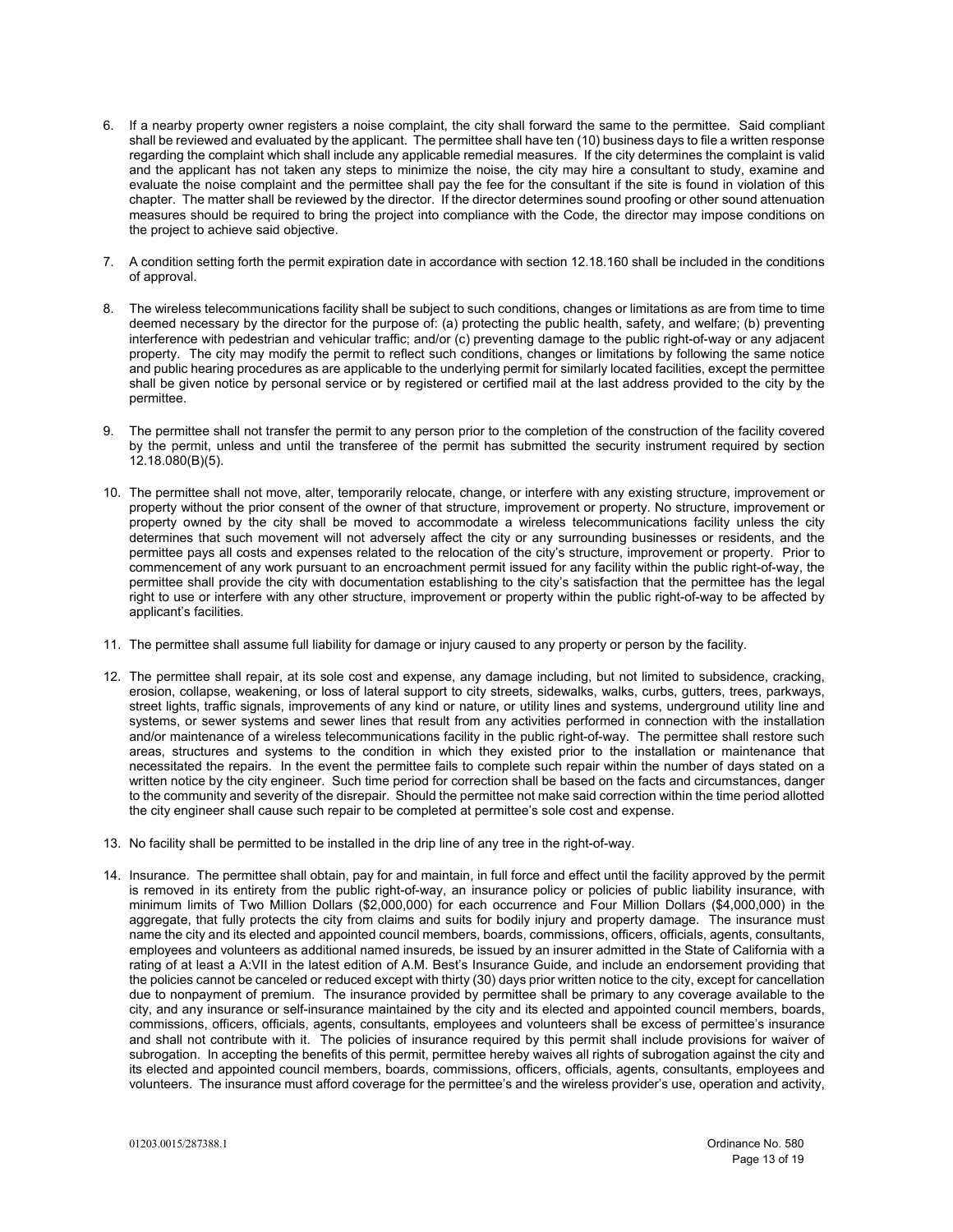vehicles, equipment, facility, representatives, agents and employees, as determined by the city's risk manager. Before issuance of any building permit for the facility, the permittee shall furnish the city risk manager certificates of insurance and endorsements, in the form satisfactory to the city attorney or the risk manager, evidencing the coverage required by the city.

- 15. Permittee shall defend, indemnify, protect and hold harmless city, its elected and appointed council members, boards, commissions, officers, officials, agents, consultants, employees, and volunteers from and against any and all claims, actions, or proceeding against the city, and its elected and appointed council members, boards, commissions, officers, officials, agents, consultants, employees, and volunteers to attack, set aside, void or annul, an approval of the city, planning commission or city council concerning this permit and the project. Such indemnification shall include damages of any type, judgments, settlements, penalties, fines, defensive costs or expenses, including, but not limited to, interest, attorneys' fees and expert witness fees, or liability of any kind related to or arising from such claim, action, or proceeding. The city shall promptly notify the permittee of any claim, action, or proceeding. Nothing contained herein shall prohibit city from participating in a defense of any claim, action or proceeding. The city shall have the option of coordinating the defense, including, but not limited to, choosing counsel after consulting with permittee and at permittee's expense.
- 16. Additionally, to the fullest extent permitted by law, the permittee, and every permittee and person in a shared permit, jointly and severally, shall defend, indemnify, protect and hold the city and its elected and appointed council members, boards, commissions, officers, officials, agents, consultants, employees and volunteers harmless from and against all claims, suits, demands, actions, losses, liabilities, judgments, settlements, costs (including, but not limited to, attorney's fees, interest and expert witness fees), or damages claimed by third parties against the city for any injury claim, and for property damage sustained by any person, arising out of, resulting from, or are in any way related to the wireless telecommunications facility, or to any work done by or use of the public right-of-way by the permittee, owner or operator of the wireless telecommunications facility, or their agents, excepting only liability arising out of the sole negligence or willful misconduct of the city and its elected and appointed council members, boards, commissions, officers, officials, agents, consultants, employees and volunteers.
- 17. Should the utility company servicing the facility with electrical service that does not require the use of an above ground meter cabinet, the permittee shall at its sole cost and expense remove the meter cabinet and any related foundation within ninety (90) days of such service being offered and reasonably restore the area to its prior condition. An extension may be granted if circumstances arise outside of the control of the permittee.
- 18. Relocation. The permittee shall modify, remove, or relocate its facility, or portion thereof, without cost or expense to city, if and when made necessary by (i) any public improvement project, including, but not limited to, the construction, maintenance, or operation of any underground or above ground facilities including but not limited to sewers, storm drains, conduits, gas, water, electric or other utility systems, or pipes owned by city or any other public agency, (ii) any abandonment of any street, sidewalk or other public facility, (iii) any change of grade, alignment or width of any street, sidewalk or other public facility, or (iv) a determination by the director that the wireless telecommunications facility has become incompatible with public health, safety or welfare or the public's use of the public right-of-way. Such modification, removal, or relocation of the facility shall be completed within ninety (90) days of notification by city unless exigencies dictate a shorter period for removal or relocation. Modification or relocation of the facility shall require submittal, review and approval of a modified permit pursuant to the Code including applicable notice and hearing procedures. The permittee shall be entitled, on permittee's election, to either a pro-rata refund of fees paid for the original permit or to a new permit, without additional fee, at a location as close to the original location as the standards set forth in the Code allow. In the event the facility is not modified, removed, or relocated within said period of time, city may cause the same to be done at the sole cost and expense of permittee. Further, due to exigent circumstances including those of immediate or imminent threat to the public's health and safety, the city may modify, remove, or relocate wireless telecommunications facilities without prior notice to permittee provided permittee is notified within a reasonable period thereafter.
- 19. Permittee shall agree in writing that the permittee is aware of, and agrees to abide by, all conditions of approval imposed by the wireless telecommunications facility permit within thirty (30) days of permit issuance. The permit shall be void and of no force or effect unless such written consent is received by the city within said thirty (30) day period.
- 20. Prior to the issuance of any encroachment permit, permittee may be required to enter into a right-of-way agreement with the city in accordance with the City's past practice.
- 21. "Permittee" shall include the applicant and all successors in interest to this permit.

## **12.18.090 Findings.**

No permit shall be granted for a wireless telecommunications facility unless all of the following findings are made by the director: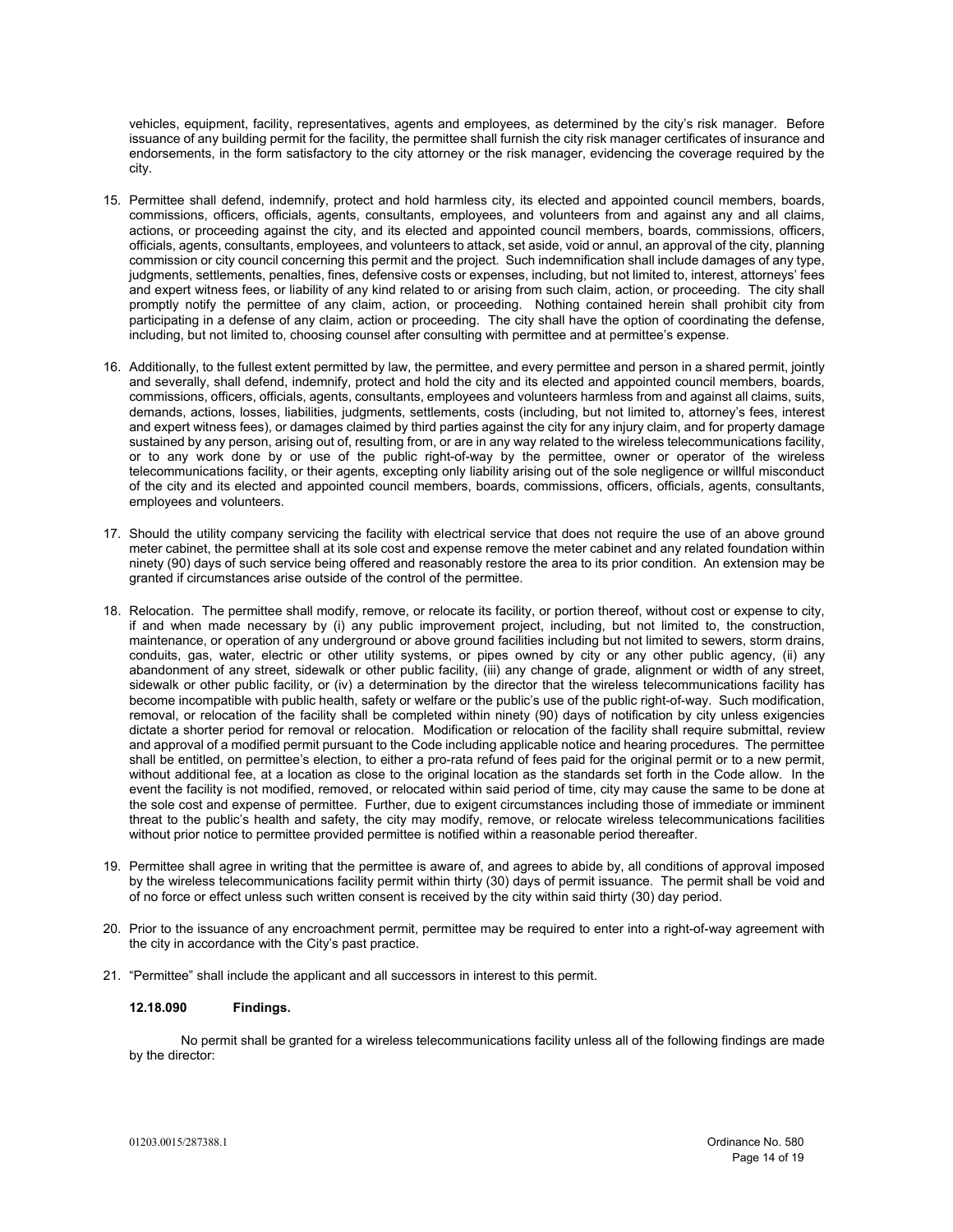- A. All notices required for the proposed installation have been given.
- B. The proposed facility has been designed and located in compliance with all applicable provisions of this chapter.
- C. If applicable, the applicant has demonstrated its inability to locate on existing infrastructure.
- D. The applicant has provided sufficient evidence supporting the applicant's claim that it has the right to enter the public rightof-way pursuant to state or federal law, or the applicant has entered into a franchise agreement with the city permitting them to use the public right-of-way.
- E. The applicant has demonstrated the proposed installation is designed such that the proposed installation represents the least intrusive means possible and supported by factual evidence and a meaningful comparative analysis to show that all alternative locations and designs identified in the application review process were technically infeasible or not available.

## **12.18.100 [Section Reserved]**

#### **12.18.110 Nonexclusive grant.**

No permit or approval granted under this chapter shall confer any exclusive right, privilege, license or franchise to occupy or use the public right-of-way of the city for any purpose whatsoever. Further, no approval shall be construed as any warranty of title.

#### **12.18.120 Emergency Deployment.**

A COW shall be permitted for the duration of an emergency declared by the city or at the discretion of the director.

## **12.18.130 Operation and Maintenance Standards.**

All wireless telecommunications facilities must comply at all times with the following operation and maintenance standards.

- A. Unless otherwise provided herein, all necessary repairs and restoration shall be completed by the permittee, owner, operator or any designated maintenance agent within forty-eight (48) hours:
- 1. After discovery of the need by the permittee, owner, operator or any designated maintenance agent; or
- 2. After permittee, owner, operator or any designated maintenance agent receives notification from the city.
- B. Each permittee of a wireless telecommunications facility shall provide the director with the name, address and 24-hour local or toll free contact phone number of the permittee, the owner, the operator and the agent responsible for the maintenance of the facility ("contact information"). Contact information shall be updated within seven (7) days of any change.
- C. All facilities, including, but not limited to, telecommunication towers, poles, accessory equipment, lighting, fences, walls, shields, cabinets, artificial foliage or camouflage, and the facility site shall be maintained in good condition, including ensuring the facilities are reasonably free of:
- 1. General dirt and grease;
- 2. Chipped, faded, peeling, and cracked paint;
- 3. Rust and corrosion;
- 4. Cracks, dents, and discoloration;
- 5. Missing, discolored or damaged artificial foliage or other camouflage;
- 6. Graffiti, bills, stickers, advertisements, litter and debris;
- 7. Broken and misshapen structural parts; and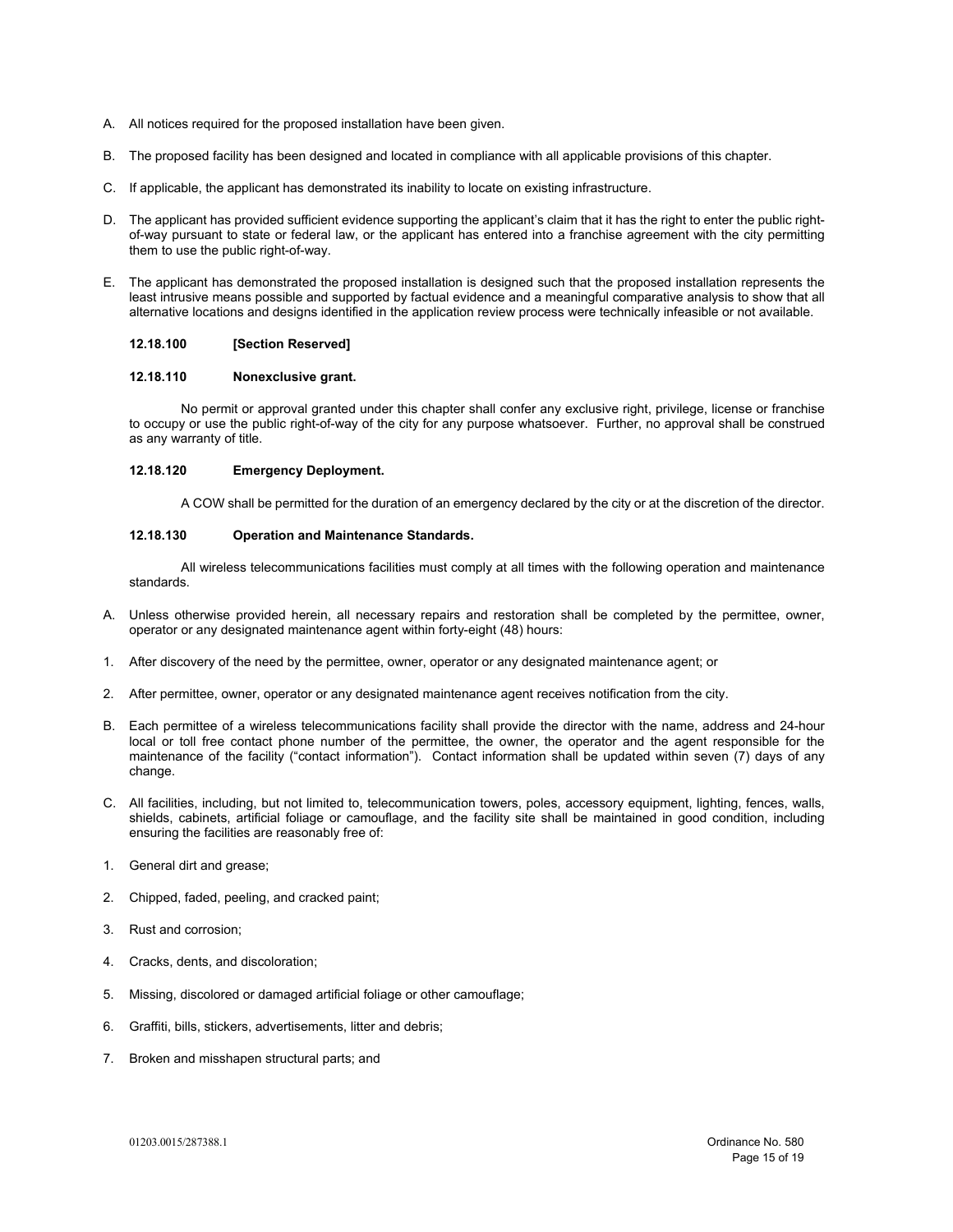- 8. Any damage from any cause.
- D. All trees, foliage or other landscaping elements approved as part of the facility shall be maintained in good condition at all times, and the permittee, owner and operator of the facility shall be responsible for replacing any damaged, dead or decayed landscaping. No amendment to any approved landscaping plan may be made until it is submitted to and approved by the director.
- E. The permittee shall replace its facilities, after obtaining all required permits, if maintenance or repair is not sufficient to return the facility to the condition it was in at the time of installation.
- F. Each facility shall be operated and maintained to comply at all conditions of approval. Each owner or operator of a facility shall routinely inspect each site to ensure compliance with the same and the standards set forth in this chapter.

# **12.18.140 [Reserved]**

#### **12.18.150 No Dangerous Condition or Obstructions Allowed**

No person shall install, use or maintain any facility which in whole or in part rests upon, in or over any public rightof-way, when such installation, use or maintenance endangers or is reasonably likely to endanger the safety of persons or property, or when such site or location is used for public utility purposes, public transportation purposes or other governmental use, or when such facility unreasonably interferes with or unreasonably impedes the flow of pedestrian or vehicular traffic including any legally parked or stopped vehicle, the ingress into or egress from any residence or place of business, the use of poles, posts, traffic signs or signals, hydrants, mailboxes, permitted sidewalk dining, permitted street furniture or other objects permitted at or near said location.

## **12.18.160 Permit Expiration.**

- A. Unless Government Code section 65964, as may be amended, authorizes the city to issue a permit with a shorter term, a permit for any wireless telecommunications facility shall be valid for a period of ten (10) years, unless pursuant to another provision of this Code it lapses sooner or is revoked. At the end of ten (10) years from the date of issuance, such permit shall automatically expire.
- B. A permittee may apply for a new permit within one hundred and eighty (180) days prior to expiration. Said application and proposal shall comply with the city's current code requirements for wireless telecommunications facilities.

# **12.18.170 Cessation of Use or Abandonment**

- A. A wireless telecommunications facility is considered abandoned and shall be promptly removed as provided herein if it ceases to provide wireless telecommunications services for ninety (90) or more consecutive days unless the permittee has obtained prior written approval from the director which shall not be unreasonably denied. If there are two (2) or more users of a single facility, then this provision shall not become effective until all users cease using the facility.
- B. The operator of a facility shall notify the city in writing of its intent to abandon or cease use of a permitted site or a nonconforming site (including unpermitted sites) within ten (10) days of ceasing or abandoning use. Notwithstanding any other provision herein, the operator of the facility shall provide written notice to the director of any discontinuation of operations of thirty (30) days or more.
- C. Failure to inform the director of cessation or discontinuation of operations of any existing facility as required by this section shall constitute a violation of any approvals and be grounds for:
- 1. Litigation;
- 2. Revocation or modification of the permit;
- 3. Acting on any bond or other assurance required by this article or conditions of approval of the permit;
- 4. Removal of the facilities by the city in accordance with the procedures established under this Code for abatement of a public nuisance at the owner's expense; and/or
- 5. Any other remedies permitted under this Code.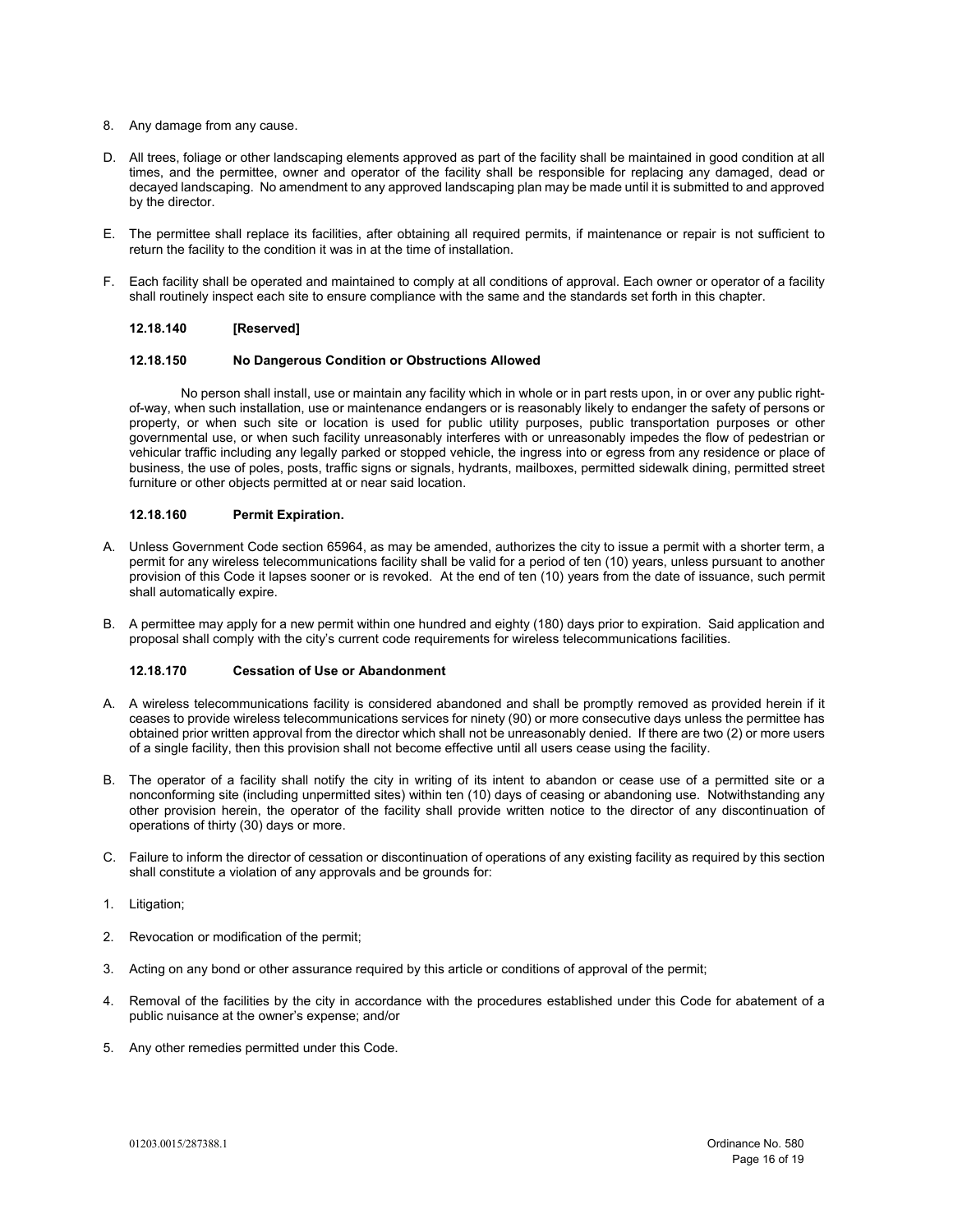#### **12.18.180 Removal and Restoration – Permit Expiration, Revocation or Abandonment**

- A. Upon the expiration date of the permit, including any extensions, earlier termination or revocation of the permit or abandonment of the facility, the permittee, owner or operator shall remove its wireless telecommunications facility and restore the site to its natural condition except for retaining the landscaping improvements and any other improvements at the discretion of the city. Removal shall be in accordance with proper health and safety requirements and all ordinances, rules, and regulations of the city. The facility shall be removed from the property, at no cost or expense to the city.
- B. Failure of the permittee, owner or operator to promptly remove its facility and restore the property within ninety (90) days after expiration, earlier termination or revocation of the permit, or abandonment of the facility, shall be a violation of this Code. Upon a showing of good cause, an extension may be granted by the director where circumstances are beyond the control of the permittee after expiration. Further failure to abide by the timeline provided in this section shall be grounds for:
- 1. Prosecution;
- 2. Acting on any security instrument required by this chapter or conditions of approval of permit;
- 3. Removal of the facilities by the city in accordance with the procedures established under this Code for abatement of a public nuisance at the owner's expense; and/or
- 4. Any other remedies permitted under this Code.
- C. *Summary Removal*. In the event the director or city engineer determines that the condition or placement of a wireless telecommunications facility located in the public right-of-way constitutes a dangerous condition, obstruction of the public right-of-way, or an imminent threat to public safety, or determines other exigent circumstances require immediate corrective action (collectively, "exigent circumstances"), the director or city engineer may cause the facility to be removed summarily and immediately without advance notice or a hearing. Written notice of the removal shall include the basis for the removal and shall be served upon the permittee and person who owns the facility within five (5) business days of removal and all property removed shall be preserved for the owner's pick-up as feasible. If the owner cannot be identified following reasonable effort or if the owner fails to pick-up the property within sixty (60) days, the facility shall be treated as abandoned property.
- D. *Removal of Facilities by city*. In the event the city removes a facility in accordance with nuisance abatement procedures or summary removal, any such removal shall be without any liability to the city for any damage to such facility that may result from reasonable efforts of removal. In addition to the procedures for recovering costs of nuisance abatement, the city may collect such costs from the performance bond posted and to the extent such costs exceed the amount of the performance bond, collect those excess costs in accordance with this Code. Unless otherwise provided herein, the city has no obligation to store such facility. Neither the permittee, owner nor operator shall have any claim if the city destroys any such facility not timely removed by the permittee, owner or operator after notice, or removed by the city due to exigent circumstances.

# **12.18.190 Exceptions.**

- A. The city council recognizes that federal law prohibits a permit denial when it would effectively prohibit the provision of personal wireless services and the applicant proposes the least intrusive means to provide such services. The city council finds that, due to wide variation among wireless facilities, technical service objectives and changed circumstances over time, a limited exemption for proposals in which strict compliance with this chapter would effectively prohibit personal wireless services serves the public interest. The city council further finds that circumstances in which an effective prohibition may occur are extremely difficult to discern, and that specified findings to guide the analysis promotes clarity and the city's legitimate interest in well-planned wireless facilities deployment. Therefore, in the event that any applicant asserts that strict compliance with any provision in this chapter, as applied to a specific proposed personal wireless services facility, would effectively prohibit the provision of personal wireless services, the planning commission may grant a limited, onetime exemption from strict compliance subject to the provisions in this section
- B. *Required Findings.* The planning commission shall not grant any exception unless the applicant demonstrates with clear and convincing evidence all the following:
- 1. The proposed wireless facility qualifies as a "personal wireless services facility" as defined in United States Code, Title 47, section 332(c)(7)(C)(ii);
- 2. The applicant has provided the city with a clearly defined technical service objective and a clearly defined potential site search area;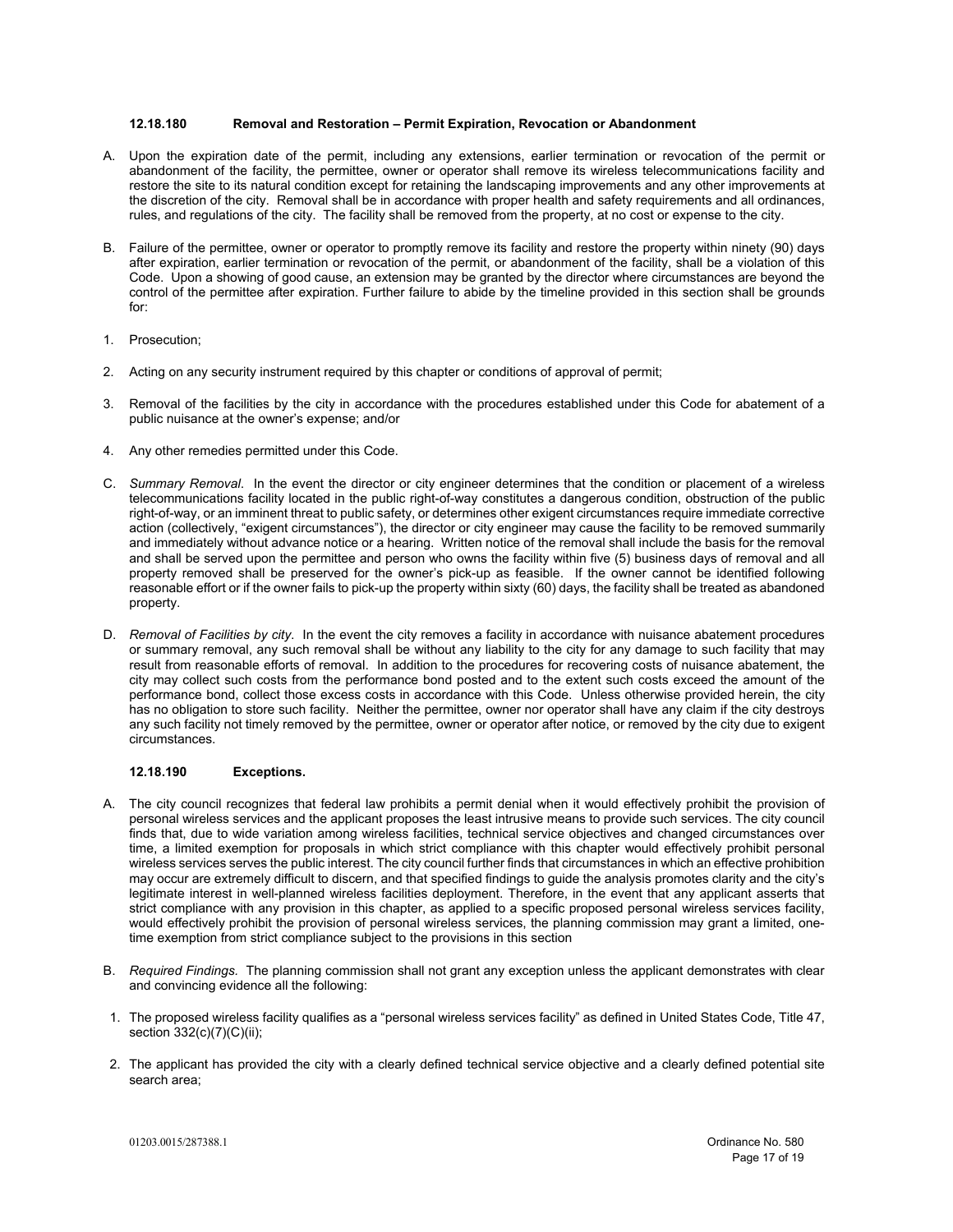- 3. The applicant has provided the city with a meaningful comparative analysis that includes the factual reasons why any alternative location(s) or design(s) suggested by the city or otherwise identified in the administrative record, including but not limited to potential alternatives identified at any public meeting or hearing, are not technically feasible or potentially available; and
- 4. The applicant has provided the city with a meaningful comparative analysis that includes the factual reasons why the proposed location and design deviates is the least noncompliant location and design necessary to reasonably achieve the applicant's reasonable technical service objectives.
- C. *Scope.* The planning commission shall limit its exemption to the extent to which the applicant demonstrates such exemption is necessary to reasonably achieve its reasonable technical service objectives. The planning commission may adopt conditions of approval as reasonably necessary to promote the purposes in this chapter and protect the public health, safety and welfare.
- D. *Independent Consultant.* The city shall have the right to hire, at the applicant's expense, an independent consultant to evaluate issues raised by the exception and to submit recommendations and evidence in response to the application.

## **12.18.200 Location Restrictions.**

*Locations Requiring an Exception*. Wireless telecommunications facilities are strongly disfavored in certain areas. Therefore the following locations are permitted when an exception has been granted pursuant to section 12.18.190:

- A. Public right-of-way of local streets as identified in the general plan if within the residential zones;
- B. Public right-of-way if mounted to a new pole that is not replacing an existing pole in an otherwise permitted location.

#### **12.18.210 Effect on Other Ordinances.**

Compliance with the provisions of this chapter shall not relieve a person from complying with any other applicable provision of this Code. In the event of a conflict between any provision of this division and other sections of this Code, this chapter shall control.

#### **12.18.220 State or Federal Law.**

- A. In the event it is determined by the city attorney that state or federal law prohibits discretionary permitting requirements for certain wireless telecommunications facilities, such requirement shall be deemed severable and all remaining regulations shall remain in full force and effect. Such a determination by the city attorney shall be in writing with citations to legal authority and shall be a public record. For those facilities, in lieu of a minor conditional use permit or a conditional use permit, a ministerial permit shall be required prior to installation or modification of a wireless telecommunications facility, and all provisions of this division shall be applicable to any such facility with the exception that the required permit shall be reviewed and administered as a ministerial permit by the director rather than as a discretionary permit. Any conditions of approval set forth in this provision or deemed necessary by the director shall be imposed and administered as reasonable time, place and manner rules.
- B. If subsequent to the issuance of the city attorney's written determination pursuant to (A) above, the city attorney determines that the law has changed and that discretionary permitting is permissible, the city attorney shall issue such determination in writing with citations to legal authority and all discretionary permitting requirements shall be reinstated. The city attorney's written determination shall be a public record.
- C. All installations permitted pursuant to this chapter shall comply with all federal and state laws including but not limited to the American with Disabilities Act.

#### **12.18.230 Nonconforming Wireless Telecommunications Facilities in the Right-of-Way**

- A. Nonconforming wireless telecommunications facilities are those facilities that do not conform to this chapter.
- B. Nonconforming wireless telecommunications facilities shall, within ten (10) years from the date such facility becomes nonconforming, be brought into conformity with all requirements of this article; provided, however, that should the owner desire to expand or modify the facility, intensify the use, or make some other change in a conditional use, the owner shall comply with all applicable provisions of this Code at such time, to the extent the city can require such compliance under federal and state law.